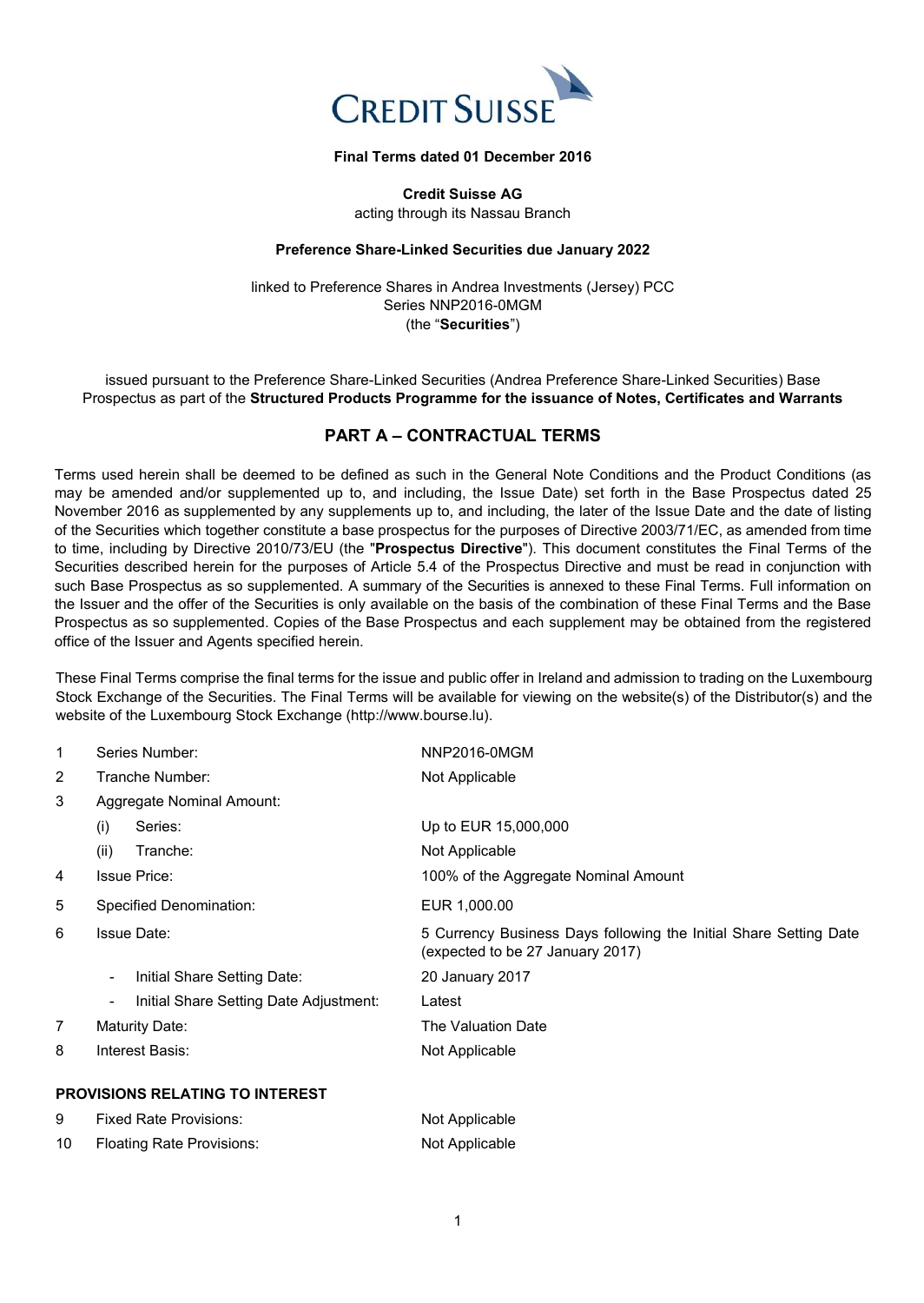# **PROVISIONS RELATING TO REDEMPTION**

|    |                              | <b>PROVISIONS RELATING TO REDEMPTION</b>                                  |                                                                                                                                                   |  |  |
|----|------------------------------|---------------------------------------------------------------------------|---------------------------------------------------------------------------------------------------------------------------------------------------|--|--|
| 11 |                              | <b>Valuation Date:</b>                                                    | 5 Currency Business Days following the Preference Share Valuation<br>Date                                                                         |  |  |
|    | $\overline{\phantom{a}}$     | Preference Share Valuation Date:                                          | 20 January 2022                                                                                                                                   |  |  |
|    | $\overline{\phantom{a}}$     | Preference Share Trigger Barrier<br>Observation Date(s):                  | Each of:                                                                                                                                          |  |  |
|    |                              |                                                                           | 20 January 2018                                                                                                                                   |  |  |
|    |                              |                                                                           | 20 July 2018                                                                                                                                      |  |  |
|    |                              |                                                                           | 20 January 2019                                                                                                                                   |  |  |
|    |                              |                                                                           | 20 July 2019                                                                                                                                      |  |  |
|    |                              |                                                                           | 20 January 2020                                                                                                                                   |  |  |
|    |                              |                                                                           | 20 July 2020                                                                                                                                      |  |  |
|    |                              |                                                                           | 20 January 2021                                                                                                                                   |  |  |
|    |                              |                                                                           | 20 July 2021                                                                                                                                      |  |  |
| 12 |                              | Valuation Time:                                                           | As per Product Condition 1                                                                                                                        |  |  |
| 13 |                              | Early Redemption:                                                         |                                                                                                                                                   |  |  |
|    | (i)                          | Redemption at the Option of the Issuer:                                   | General Note Condition 5(d) is Not Applicable                                                                                                     |  |  |
|    | (ii)                         | Redemption at the Option of<br>Securityholders:                           | General Note Condition 5(e) is Not Applicable                                                                                                     |  |  |
|    | (iii)                        | Early Redemption as a result of an<br><b>Extraordinary Event:</b>         | Product Condition 2 is Applicable                                                                                                                 |  |  |
|    |                              | <b>Extraordinary Event Provisions:</b>                                    |                                                                                                                                                   |  |  |
|    | $\overline{\phantom{a}}$     | Merger Event:                                                             | Applicable                                                                                                                                        |  |  |
|    | $\overline{\phantom{a}}$     | Tender Offer:                                                             | Applicable                                                                                                                                        |  |  |
|    | $\overline{\phantom{a}}$     | Nationalisation:                                                          | Applicable                                                                                                                                        |  |  |
|    | $\qquad \qquad \blacksquare$ | Insolvency:                                                               | Applicable                                                                                                                                        |  |  |
|    | (iv)                         | Early Redemption as a result of an<br><b>Additional Disruption Event:</b> | Product Condition 2 is Applicable                                                                                                                 |  |  |
|    |                              | <b>Additional Disruption Event Provisions:</b>                            |                                                                                                                                                   |  |  |
|    |                              | Change in Law:                                                            | Applicable                                                                                                                                        |  |  |
|    |                              | Insolvency Filing:                                                        | Applicable                                                                                                                                        |  |  |
|    |                              | <b>Hedging Disruption:</b>                                                | Applicable                                                                                                                                        |  |  |
| 14 |                              | Settlement Currency:                                                      | Euro ("EUR")                                                                                                                                      |  |  |
| 15 |                              | Details relating to Instalment Securities:                                | Not Applicable                                                                                                                                    |  |  |
| 16 |                              | Preference Shares:                                                        |                                                                                                                                                   |  |  |
|    |                              | Preference Share Issuer:                                                  | Andrea Investments (Jersey) PCC, a protected cell company<br>incorporated in Jersey with registered number 81180 acting in<br>respect of the Cell |  |  |
|    | $\overline{a}$               | Cell:                                                                     | Cell Series 1000 EUR PC                                                                                                                           |  |  |
|    |                              | Preference Share:                                                         | Series 1000 EUR - Class E Equity Index-linked Preference Shares<br>issued by the Preference Share Issuer in respect of the Cell                   |  |  |
|    | $\overline{\phantom{a}}$     | ISIN:                                                                     | AND0001854E6                                                                                                                                      |  |  |
|    | $\overline{\phantom{a}}$     | <b>Bloomberg Code:</b>                                                    | <b>CSSN</b>                                                                                                                                       |  |  |
|    |                              | Information Source:                                                       | <b>Bloomberg Code CSSN</b>                                                                                                                        |  |  |
|    |                              | Preference Share Calculation Agent:                                       | <b>Credit Suisse International</b>                                                                                                                |  |  |

# **GENERAL PROVISIONS**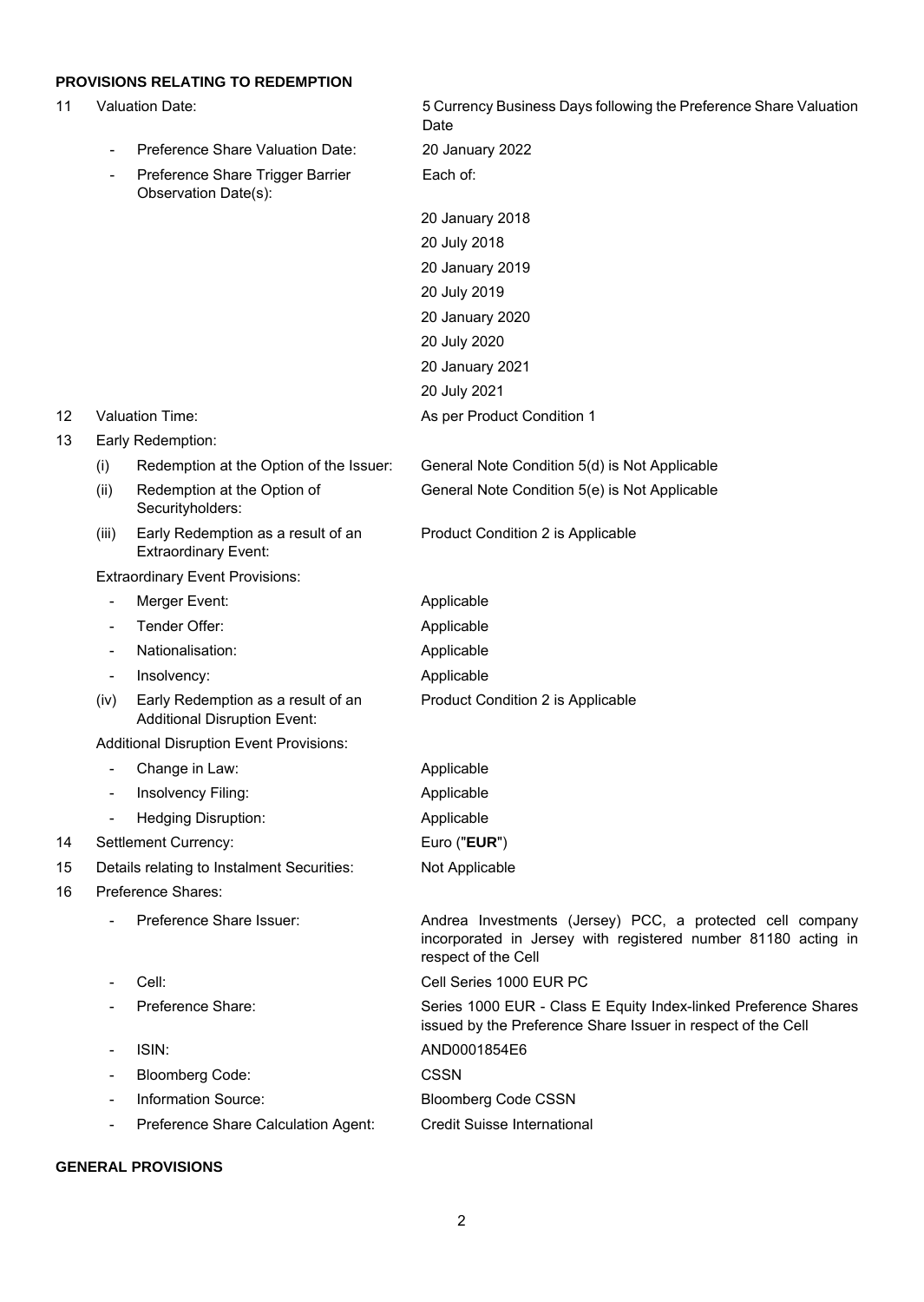| 17 | (i)                                                                                                                          | Form of Securities:                                                                                                                                            | <b>Bearer Securities</b>                                                                                                                                                                                                                                                                                                                                                                                                                                 |  |  |
|----|------------------------------------------------------------------------------------------------------------------------------|----------------------------------------------------------------------------------------------------------------------------------------------------------------|----------------------------------------------------------------------------------------------------------------------------------------------------------------------------------------------------------------------------------------------------------------------------------------------------------------------------------------------------------------------------------------------------------------------------------------------------------|--|--|
|    | (ii)                                                                                                                         | Global Security:                                                                                                                                               | Applicable                                                                                                                                                                                                                                                                                                                                                                                                                                               |  |  |
|    | (iii)                                                                                                                        | The Issuer intends to permit indirect<br>interests in the Securities to be held<br>through CREST Depository Interests to be<br>issued by the CREST Depository: | Not Applicable                                                                                                                                                                                                                                                                                                                                                                                                                                           |  |  |
| 18 |                                                                                                                              | Financial Centre(s):                                                                                                                                           | Not Applicable                                                                                                                                                                                                                                                                                                                                                                                                                                           |  |  |
| 19 |                                                                                                                              | <b>Business Centre(s):</b>                                                                                                                                     | Not Applicable                                                                                                                                                                                                                                                                                                                                                                                                                                           |  |  |
| 20 |                                                                                                                              | Minimum Transferable Number of Securities:                                                                                                                     | Not Applicable                                                                                                                                                                                                                                                                                                                                                                                                                                           |  |  |
| 21 |                                                                                                                              | Listing and Admission to Trading:                                                                                                                              | Applicable                                                                                                                                                                                                                                                                                                                                                                                                                                               |  |  |
|    | (i)                                                                                                                          | Exchange(s) to which application will<br>initially be made to list the Securities:                                                                             | Luxembourg Stock Exchange                                                                                                                                                                                                                                                                                                                                                                                                                                |  |  |
|    | (ii)                                                                                                                         | Admission to trading:                                                                                                                                          | Application will be made for the Securities to be admitted to trading<br>on the Regulated Market of the Luxembourg Stock Exchange with<br>effect from the Issue Date provided, however, no assurance can be<br>given that the Securities will be admitted to trading on the Regulated<br>Market of the Luxembourg Stock Exchange or listed on the Official<br>List of the Luxembourg Stock Exchange on the Issue Date or any<br>specific date thereafter |  |  |
| 22 | Entities (other than stock exchanges) to which<br>application for listing and/or approval of the<br>Securities will be made: |                                                                                                                                                                | None                                                                                                                                                                                                                                                                                                                                                                                                                                                     |  |  |
| 23 | Security Codes:                                                                                                              |                                                                                                                                                                |                                                                                                                                                                                                                                                                                                                                                                                                                                                          |  |  |
|    |                                                                                                                              | ISIN Code:                                                                                                                                                     | XS1514667705                                                                                                                                                                                                                                                                                                                                                                                                                                             |  |  |
|    |                                                                                                                              | Common Code:                                                                                                                                                   | 151466770                                                                                                                                                                                                                                                                                                                                                                                                                                                |  |  |
|    |                                                                                                                              | <b>Swiss Security Number:</b>                                                                                                                                  | 28286001                                                                                                                                                                                                                                                                                                                                                                                                                                                 |  |  |
| 24 |                                                                                                                              | Clearing and Trading:                                                                                                                                          |                                                                                                                                                                                                                                                                                                                                                                                                                                                          |  |  |
|    |                                                                                                                              | Clearing System(s) and any relevant<br>identification number(s):                                                                                               | Euroclear Bank S.A./N.V. and Clearstream Banking, société<br>anonyme                                                                                                                                                                                                                                                                                                                                                                                     |  |  |
|    | Delivery of Securities:                                                                                                      |                                                                                                                                                                | Delivery against payment                                                                                                                                                                                                                                                                                                                                                                                                                                 |  |  |
|    |                                                                                                                              | Minimum Trading Lot:                                                                                                                                           | Not Applicable                                                                                                                                                                                                                                                                                                                                                                                                                                           |  |  |
| 25 | Agents:                                                                                                                      |                                                                                                                                                                |                                                                                                                                                                                                                                                                                                                                                                                                                                                          |  |  |
|    |                                                                                                                              | <b>Calculation Agent:</b>                                                                                                                                      | <b>Credit Suisse International</b><br>One Cabot Square<br>London E14 4QJ                                                                                                                                                                                                                                                                                                                                                                                 |  |  |
|    |                                                                                                                              | Fiscal and Paying Agent:                                                                                                                                       | The Bank of New York Mellon, acting through its London Branch<br>One Canada Square<br>London E14 5AL                                                                                                                                                                                                                                                                                                                                                     |  |  |
| 26 | Dealer(s):                                                                                                                   |                                                                                                                                                                | <b>Credit Suisse International</b>                                                                                                                                                                                                                                                                                                                                                                                                                       |  |  |
| 27 |                                                                                                                              | Specified newspaper for the purposes of notices Not Applicable<br>to Securityholders:                                                                          |                                                                                                                                                                                                                                                                                                                                                                                                                                                          |  |  |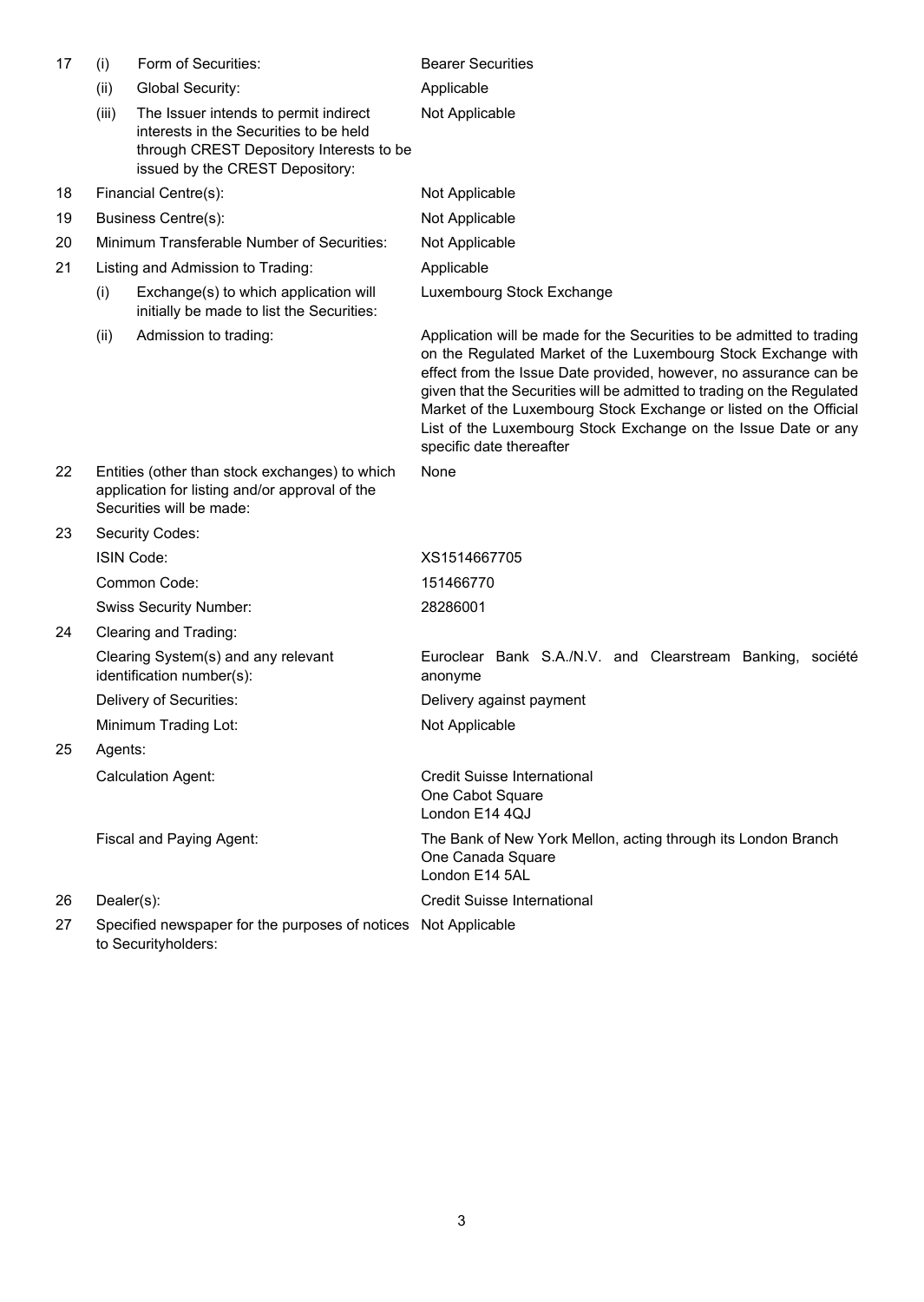# **PART B – OTHER INFORMATION**

# **Terms and Conditions of the Offer**

| 1              | Offer Price:                                                                                                            | The Offer Price will be equal to the Issue Price.                                                                                                                                                                                                                                                                                                          |
|----------------|-------------------------------------------------------------------------------------------------------------------------|------------------------------------------------------------------------------------------------------------------------------------------------------------------------------------------------------------------------------------------------------------------------------------------------------------------------------------------------------------|
|                |                                                                                                                         | See item 11 below for information on applicable fees.                                                                                                                                                                                                                                                                                                      |
| $\overline{2}$ | Total amount of the offer. If the amount is not<br>fixed, description of the arrangements and                           | Up to EUR 15,000,000                                                                                                                                                                                                                                                                                                                                       |
|                | time for announcing to the public the definitive<br>amount of the offer:                                                | To be determined on the basis of the demand for the Securities and<br>prevailing market conditions and published in accordance with Article<br>8 of the Prospectus Directive.                                                                                                                                                                              |
| 3              | Conditions (in addition to those specified in the<br>Base Prospectus) to which the offer is subject:                    | The Issuer reserves the right to withdraw the offer and/or to cancel<br>the issue of the Securities for any reason at any time on or prior to<br>the Issue Date.                                                                                                                                                                                           |
|                |                                                                                                                         | For the avoidance of doubt, if any application has been made by<br>a potential investor and the Issuer exercises such a right, each<br>such potential investor will not be entitled to subscribe or otherwise<br>purchase any Securities. The relevant Distributor will repay the Offer<br>Price and any commission paid by any investor without interest. |
| 4              | The time period during which the offer will be<br>open ("Offer Period"):                                                | From, and including, 02 December 2016 to, and including, 19<br>January 2017.                                                                                                                                                                                                                                                                               |
|                |                                                                                                                         | The Offer Period may be discontinued at any time.                                                                                                                                                                                                                                                                                                          |
|                |                                                                                                                         | Notice of the early closure of the Offer Period will be made to<br>investors by appropriate means (and also through a notice published<br>on the relevant Distributor's website, if available).                                                                                                                                                            |
|                |                                                                                                                         | See further the section entitled "Details of the minimum and/or<br>maximum amount of application" set out in item 7 below.                                                                                                                                                                                                                                 |
| 5              | Description of the application process:                                                                                 | Prospective investors may apply to the relevant Distributor to<br>subscribe for Securities in accordance with the arrangements<br>existing between the relevant Distributor and its customers relating<br>to the subscription of securities generally.                                                                                                     |
|                |                                                                                                                         | Investors will be notified by the relevant Distributor of the amount<br>allotted.                                                                                                                                                                                                                                                                          |
|                |                                                                                                                         | Prospective investors will not be required to enter into any<br>contractual arrangements directly with the Issuer in relation to the<br>subscription for the Securities.                                                                                                                                                                                   |
| 6              | Description of the possibility to reduce<br>subscriptions and manner for refunding excess<br>amount paid by applicants: | Not Applicable                                                                                                                                                                                                                                                                                                                                             |
| $\overline{7}$ | Details of the minimum and/or maximum<br>amount of application:                                                         | There is no minimum amount of application.                                                                                                                                                                                                                                                                                                                 |
|                |                                                                                                                         | All of the Securities requested through the relevant Distributor during<br>the Offer Period will be assigned up to the maximum amount of the<br>offer.                                                                                                                                                                                                     |
|                |                                                                                                                         |                                                                                                                                                                                                                                                                                                                                                            |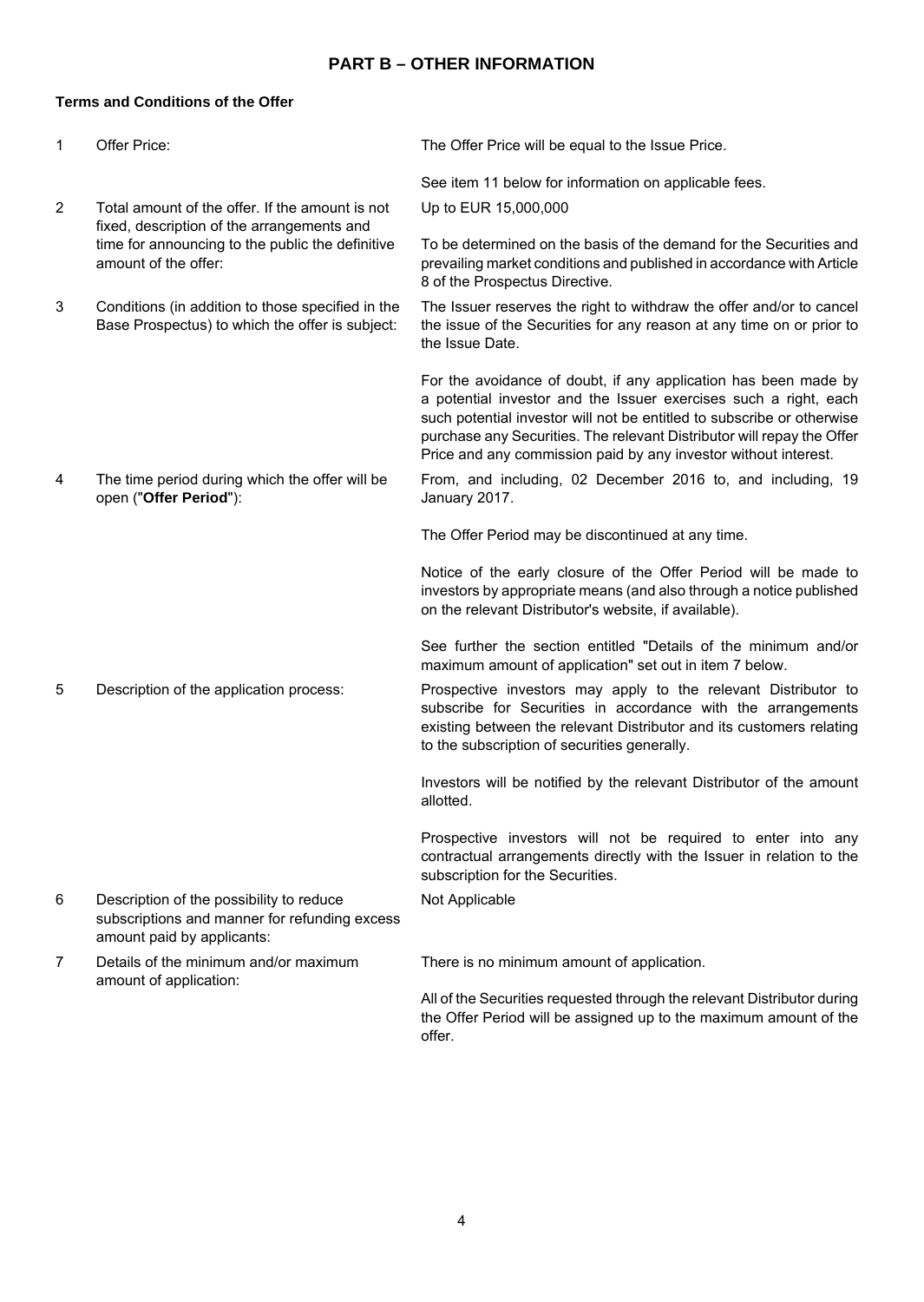| 8  |          | Details of the method and time limits for paying<br>up and delivering the Securities:                                                              | Payments for the Securities shall be made to the relevant Distributor<br>in accordance with the arrangements existing between the relevant<br>Distributor and its customers relating to the subscription of securities<br>generally, as instructed by the relevant Distributor.                                                                                                                                                                                                                                                                                                                                                                                                                                    |
|----|----------|----------------------------------------------------------------------------------------------------------------------------------------------------|--------------------------------------------------------------------------------------------------------------------------------------------------------------------------------------------------------------------------------------------------------------------------------------------------------------------------------------------------------------------------------------------------------------------------------------------------------------------------------------------------------------------------------------------------------------------------------------------------------------------------------------------------------------------------------------------------------------------|
|    |          |                                                                                                                                                    | The Securities are expected to be delivered to the purchasers'<br>respective book entry securities accounts on or around the date as<br>notified by the relevant Distributor.                                                                                                                                                                                                                                                                                                                                                                                                                                                                                                                                      |
| 9  |          | Manner in and date on which results of the offer<br>are to be made public:                                                                         | The results of the offer will be published in accordance with Article<br>8 of the Prospectus Directive.                                                                                                                                                                                                                                                                                                                                                                                                                                                                                                                                                                                                            |
| 10 |          | Process for notification to applicants of the<br>amount allotted and the indication whether<br>dealing may begin before notification is made:      | Applicants will be notified by the relevant Distributor of the success<br>of their application.                                                                                                                                                                                                                                                                                                                                                                                                                                                                                                                                                                                                                    |
| 11 |          | Amount of any expenses and taxes specifically<br>charged to the subscriber or purchaser:                                                           | The Dealer will pay a fee to the Distributor(s) in connection with<br>the offer of up to 4.5% of the Specified Denomination per Security<br>upfront. The Issue Price and the terms of the Securities take into<br>account such fee and may be more than the market value of the<br>Securities on the Issue Date.<br>The Issuer is not aware of any expenses or taxes specifically charged<br>to the subscriber and not disclosed herein.                                                                                                                                                                                                                                                                           |
| 12 | place:   | Name(s) and address(es), to the extent known<br>to the Issuer, of the placers ("Distributor(s)")<br>in the various countries where the offer takes | <b>Wealth Options Limited</b><br>Elm House<br>Millenium Park<br>Naas<br>Co. Kildare                                                                                                                                                                                                                                                                                                                                                                                                                                                                                                                                                                                                                                |
| 13 | Consent: |                                                                                                                                                    | The Issuer consents to the use of the Base Prospectus by the<br>financial intermediary/ies ("Authorised Offeror(s)"), during the Offer<br>Period and subject to the conditions, as provided as follows:                                                                                                                                                                                                                                                                                                                                                                                                                                                                                                            |
|    | (a)      | Name and address of Authorised<br>Offeror(s):                                                                                                      | See item 12 above                                                                                                                                                                                                                                                                                                                                                                                                                                                                                                                                                                                                                                                                                                  |
|    | (b)      | Offer period for which use of the<br>Base Prospectus is authorised by the<br>Authorised Offeror(s):                                                | <b>Offer Period</b>                                                                                                                                                                                                                                                                                                                                                                                                                                                                                                                                                                                                                                                                                                |
|    | (c)      | Conditions to the use of the Base<br>Prospectus by the Authorised Offeror(s):                                                                      | The Base Prospectus may only be used by the Authorised Offeror(s)<br>to make offerings of the Securities in the jurisdiction(s) in which the<br>Non-exempt Offer is to take place.                                                                                                                                                                                                                                                                                                                                                                                                                                                                                                                                 |
|    |          |                                                                                                                                                    | If you intend to purchase Securities from an Authorised Offeror,<br>you will do so, and such offer and sale will be made, in<br>accordance with any terms and other arrangements in place<br>between such Authorised Offeror and you, including as to<br>price and settlement arrangements. The Issuer will not be a<br>party to any such arrangements and, accordingly, the Base<br>Prospectus does not contain any information relating to such<br>arrangements. The terms and conditions of such offer should<br>be provided to you by that Authorised Offeror at the time<br>the offer is made. Neither the Issuer nor any Dealer has any<br>responsibility or liability for such information provided by that |

# **Interests of Natural and Legal Persons involved in the Offer**

So far as the Issuer is aware, no person involved in the offer of the Securities has an interest material to the offer, save for any fees payable to the Distributor(s).

**Authorised Offeror.**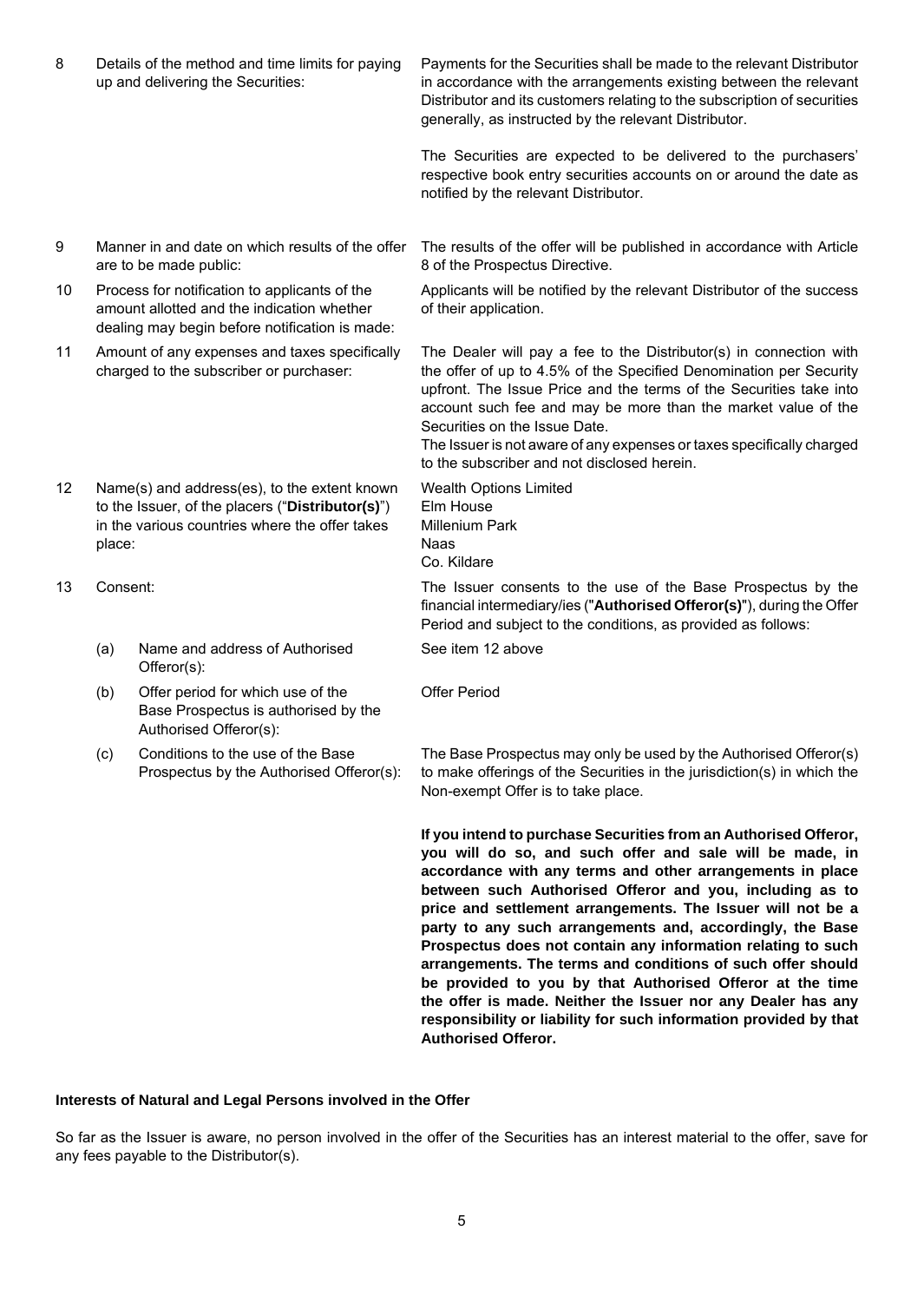The Dealer will pay a fee to the Distributor(s) in connection with the offer of up to 4.5% of the Specified Denomination per Security upfront. The Issue Price and the terms of the Securities take into account such fee and may be more than the market value of the Securities on the Issue Date.

# **REASONS FOR THE OFFER, ESTIMATED NET PROCEEDS AND TOTAL EXPENSES**

Reasons for the offer: Not Applicable, the net proceeds from the issue of the Securities will be used by the Issuer to hedge its obligations under the Securities and for general corporate purposes.

#### **Availability of Documentation in relation to the Preference Shares**

Information relating to the Preference Share Issuer including its constitutional documents and the applicable terms and conditions of the Class of Preference Shares are available to investors in the Securities on written request (free of charge) from the registered office of the Preference Share Issuer and will also be available on the following website: https://opus.creditsuisse.com/File.ashx?Class E EUR\_Terms and Conditions.pdf

#### **Information relating to the Preference Share Underlying(s)**

The performance of the Preference Shares will be linked to the performance of the following Preference Share Underlying(s):

- (i) EURO STOXX 50® Price Index: http://www.stoxx.com
- (ii) FTSE 100 Index: http://www.ftse.com
- (iii) S&P 500® Index: http://www.spindices.com

Signed on behalf of the Issuer:

By: \_\_\_\_\_\_\_\_\_\_\_\_\_\_\_\_\_\_\_\_\_\_\_\_

Duly authorised

By: \_\_\_\_\_\_\_\_\_\_\_\_\_\_\_\_\_\_\_\_\_\_\_\_

Duly authorised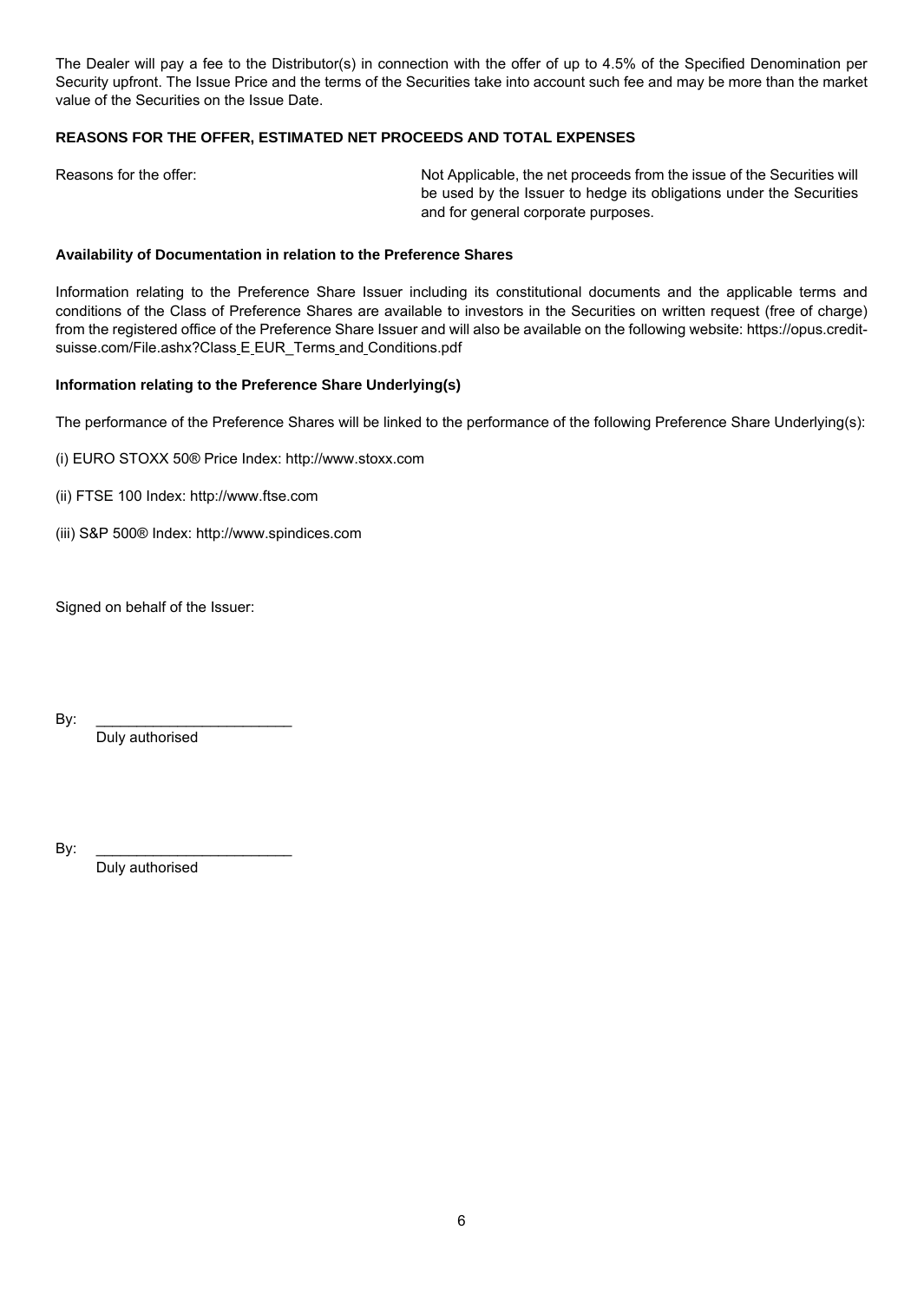# **Index Trademark(s)/Disclaimer(s)**

# **EURO STOXX 50® Price Index** (the "**Index**")

STOXX Limited ("**STOXX**") and its licensors (the "**Licensors**") have no relationship to the Issuer, other than the licensing of the Index and the related trademarks for use in connection with the Securities.

# **STOXX and its Licensors do not:**

- Sponsor, endorse, sell or promote the Securities.
- Recommend that any person invest in the Securities or any other securities.
- Have any responsibility or liability for or make any decisions about the timing, amount or pricing of the Securities.
- Have any responsibility or liability for the administration, management or marketing of the Securities.
- Consider the needs of the Securities or the owners of the Securities in determining, composing or calculating the Index or have any obligation to do so.

**STOXX and its Licensors will not have any liability in connection with the Securities. Specifically,**

- **STOXX and its Licensors do not make any warranty, express or implied and disclaim any and all warranty about:**
	- **The results to be obtained by the Securities, the owner of the Securities or any other person in connection with the use of the Index and the data included in the Index;**
	- **The accuracy or completeness of the Index and its data;**
	- **The merchantability and the fitness for a particular purpose or use of the Index and its data;**
- **STOXX and its Licensors will have no liability for any errors, omissions or interruptions in the Index or its data;**
- **Under no circumstances will STOXX or its Licensors be liable for any lost profits or indirect, punitive, special or consequential damages or losses, even if STOXX or its Licensors knows that they might occur.**

**The licensing agreement between the Issuer and STOXX is solely for their benefit and not for the benefit of the owners of the Securities or any other third parties.**

# **FTSE 100 Index**

The Securities are not in any way sponsored, endorsed, sold or promoted by FTSE International Limited ("FTSE") or the London Stock Exchange Group companies ("LSEG") (together the "Licensor Parties") and none of the Licensor Parties make any claim, prediction, warranty or representation whatsoever, expressly or impliedly, either as to (i) the results to be obtained from the use of the FTSE 100 Index (the "Index") (upon which the Securities are based), (ii) the figure at which the Index is said to stand at any particular time on any particular day or otherwise, or (iii) the suitability of the Index for the purpose to which it is being put in connection with the Securities. None of the Licensor Parties have provided or will provide any financial or investment advice or recommendation in relation to the Index to the Issuer or to its clients. The Index is calculated by FTSE or its agent. None of the Licensor Parties shall be (a) liable (whether in negligence or otherwise) to any person for any error in the Index or (b) under any obligation to advise any person of any error therein.

All rights in the Index vest in FTSE. "FTSE®" is a trade mark of LSEG and is used by FTSE under licence.

### **S&P 500® Index**

The "S&P 500® Index" (the "Index") is a product of S&P Dow Jones Indices LLC ("SPDJI"), and has been licensed for use by Credit Suisse International. Standard & Poor's® and S&P® are registered trademarks of Standard & Poor's Financial Services LLC ("S&P"); Dow Jones® is a registered trademark of Dow Jones Trademark Holdings LLC ("Dow Jones"); and these trademarks have been licensed for use by SPDJI and sublicensed for certain purposes by Credit Suisse International.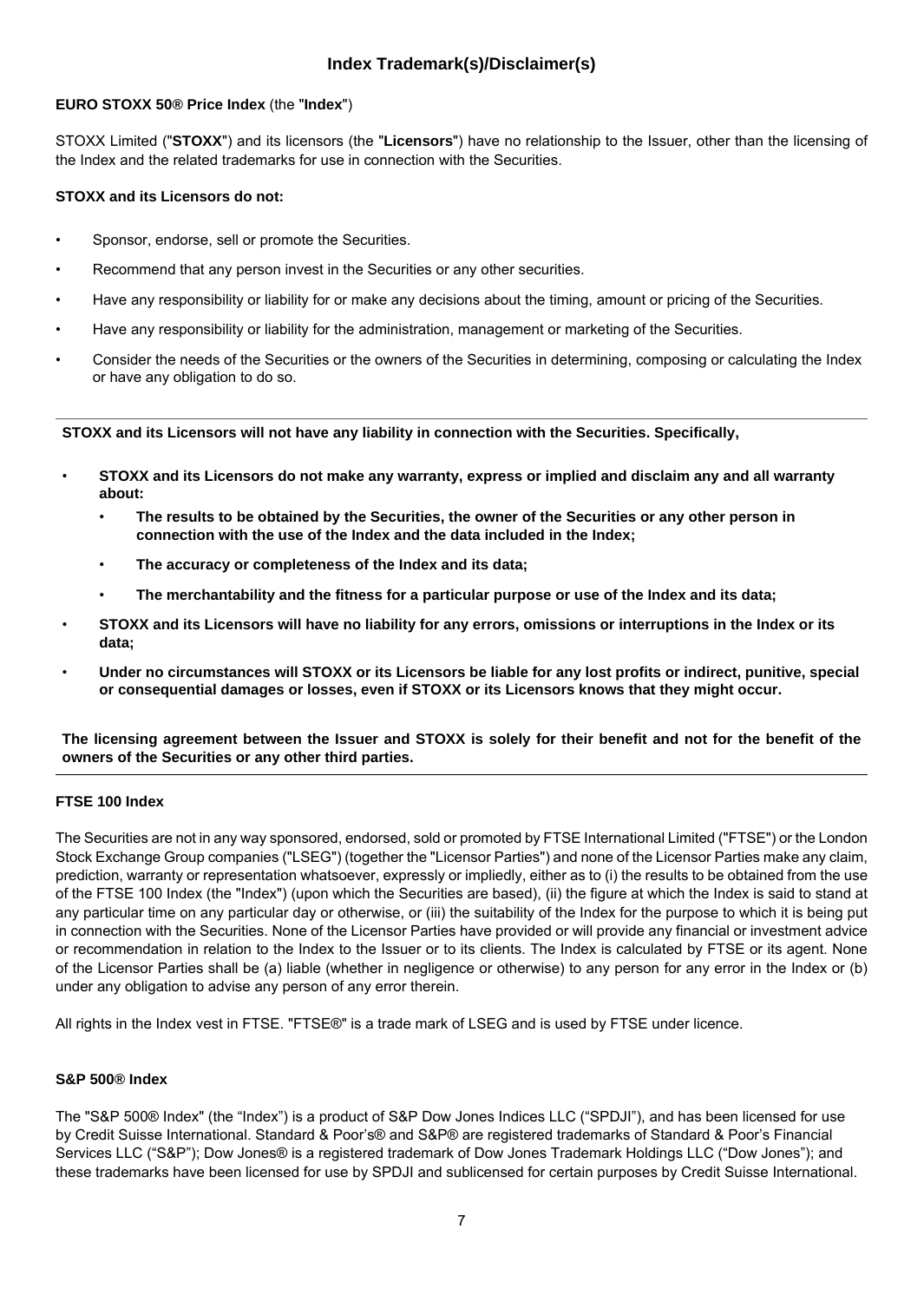The Securities are not sponsored, endorsed, sold or promoted by SPDJI, Dow Jones, S&P, any of their respective affiliates (collectively, "S&P Dow Jones Indices"). S&P Dow Jones Indices makes no representation or warranty, express or implied, to the owners of the Securities or any member of the public regarding the advisability of investing in securities generally or in the Securities particularly or the ability of the S&P 500® Index to track general market performance. S&P Dow Jones Indices' only relationship to Credit Suisse International with respect to the S&P 500® Index is the licensing of the Index and certain trademarks, service marks and/or trade names of S&P Dow Jones Indices and/or its licensors. The S&P 500® Index is determined, composed and calculated by S&P Dow Jones Indices without regard to Credit Suisse International or the Securities**.** S&P Dow Jones Indices have no obligation to take the needs of Credit Suisse International or the owners of the Securities into consideration in determining, composing or calculating the S&P 500® Index. S&P Dow Jones Indices are not responsible for and have not participated in the determination of the prices, and amount of the Securities or the timing of the issuance or sale of the Securities or in the determination or calculation of the equation by which the Securities are to be converted into cash, surrendered or redeemed, as the case may be. S&P Dow Jones Indices have no obligation or liability in connection with the administration, marketing or trading of the Securities. There is no assurance that investment products based on the S&P 500® Index will accurately track index performance or provide positive investment returns. S&P Dow Jones Indices LLC is not an investment advisor. Inclusion of a security within an index is not a recommendation by S&P Dow Jones Indices to buy, sell, or hold such security, nor is it considered to be investment advice.

S&P DOW JONES INDICES DOES NOT GUARANTEE THE ADEQUACY, ACCURACY, TIMELINESS AND/OR THE COMPLETENESS OF THE INDEX OR ANY DATA RELATED THERETO OR ANY COMMUNICATION, INCLUDING BUT NOT LIMITED TO, ORAL OR WRITTEN COMMUNICATION (INCLUDING ELECTRONIC COMMUNICATIONS) WITH RESPECT THERETO. S&P DOW JONES INDICES SHALL NOT BE SUBJECT TO ANY DAMAGES OR LIABILITY FOR ANY ERRORS, OMISSIONS, OR DELAYS THEREIN. S&P DOW JONES INDICES MAKE NO EXPRESS OR IMPLIED WARRANTIES, AND EXPRESSLY DISCLAIMS ALL WARRANTIES, OF MERCHANTABILITY OR FITNESS FOR A PARTICULAR PURPOSE OR USE OR AS TO RESULTS TO BE OBTAINED BY CREDIT SUISSE INTERNATIONAL, OWNERS OF THE SECURITIES, OR ANY OTHER PERSON OR ENTITY FROM THE USE OF THE INDEX OR WITH RESPECT TO ANY DATA RELATED THERETO. WITHOUT LIMITING ANY OF THE FOREGOING, IN NO EVENT WHATSOEVER SHALL S&P DOW JONES INDICES BE LIABLE FOR ANY INDIRECT, SPECIAL, INCIDENTAL, PUNITIVE, OR CONSEQUENTIAL DAMAGES INCLUDING BUT NOT LIMITED TO, LOSS OF PROFITS, TRADING LOSSES, LOST TIME OR GOODWILL, EVEN IF THEY HAVE BEEN ADVISED OF THE POSSIBLITY OF SUCH DAMAGES, WHETHER IN CONTRACT, TORT, STRICT LIABILITY, OR OTHERWISE. THERE ARE NO THIRD PARTY BENEFICIARIES OF ANY AGREEMENTS OR ARRANGEMENTS BETWEEN S&P DOW JONES INDICES AND CREDIT SUISSE INTERNATIONAL, OTHER THAN THE LICENSORS OF S&P DOW JONES INDICES.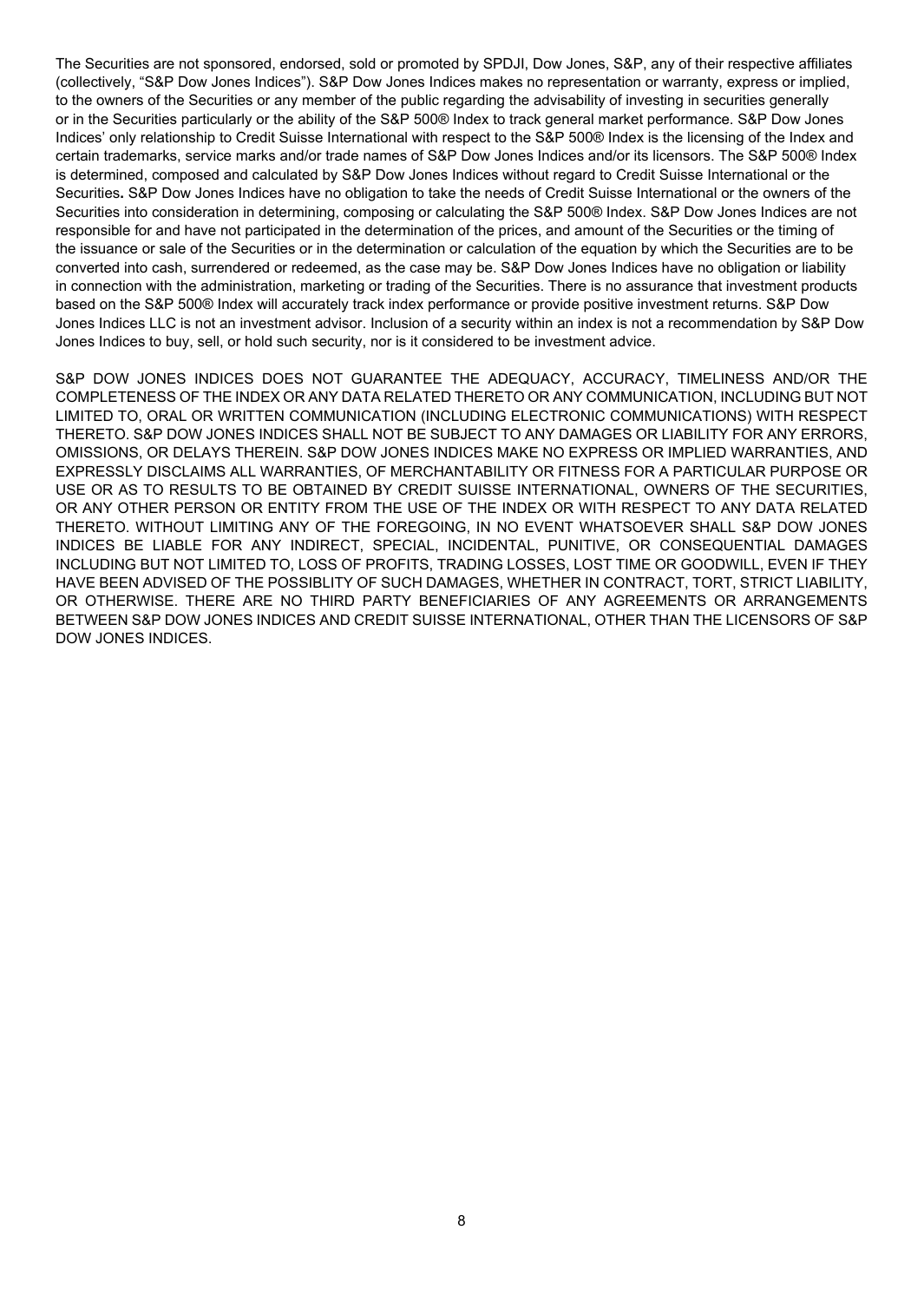### **SUMMARY**

Summaries are made up of disclosure requirements known as "**Elements**". These Elements are numbered in sections A –  $E (A.1 - E.7)$ .

This Summary contains all the Elements required to be included in a summary for these types of Securities and the Issuer. Because some Elements are not required to be addressed, there may be gaps in the numbering sequence of the Elements.

Even though an Element may be required to be inserted in the summary because of the type of Securities and Issuer, it is possible that no relevant information can be given regarding such Element. In this case a short description of the Element is included in the summary and marked as "Not applicable".

|                                                                                                                                                                                                                                                                                                                                                                                                                 |                                      |     | Section A - Introduction and Warnings                                                               |                                                                                                                                                                                                                                                                                                                                                                                                                                                                                                                                                                                                                                                                              |
|-----------------------------------------------------------------------------------------------------------------------------------------------------------------------------------------------------------------------------------------------------------------------------------------------------------------------------------------------------------------------------------------------------------------|--------------------------------------|-----|-----------------------------------------------------------------------------------------------------|------------------------------------------------------------------------------------------------------------------------------------------------------------------------------------------------------------------------------------------------------------------------------------------------------------------------------------------------------------------------------------------------------------------------------------------------------------------------------------------------------------------------------------------------------------------------------------------------------------------------------------------------------------------------------|
| A.1                                                                                                                                                                                                                                                                                                                                                                                                             | Introduction and<br><b>Warnings:</b> |     | by the investor.                                                                                    | This Summary should be read as an introduction to the Base Prospectus. Any decision to<br>invest in Securities should be based on consideration of the Base Prospectus as a whole                                                                                                                                                                                                                                                                                                                                                                                                                                                                                            |
|                                                                                                                                                                                                                                                                                                                                                                                                                 |                                      |     | proceedings are initiated.                                                                          | Where a claim relating to the information contained in the Base Prospectus is brought<br>before a court, the plaintiff investor might, under the national legislation of the relevant<br>Member State, have to bear the costs of translating the Base Prospectus before the legal                                                                                                                                                                                                                                                                                                                                                                                            |
|                                                                                                                                                                                                                                                                                                                                                                                                                 |                                      |     | investors when considering whether to invest in the Securities.                                     | Civil liability only attaches to those persons who have tabled the summary including any<br>translation thereof, but only if the summary is misleading, inaccurate or inconsistent when<br>read together with the other parts of the Base Prospectus or it does not provide, when<br>read together with the other parts of the Base Prospectus, key information in order to aid                                                                                                                                                                                                                                                                                              |
| A.2<br>Consent(s)<br>Where the Securities are to be the subject of an offer to the public requiring the prior<br>publication of a prospectus under the Prospectus Directive (a "Non-exempt Offer"),<br>the Issuer consents to the use of the Base Prospectus by the financial intermediary/<br>ies ("Authorised Offeror(s)"), during the offer period and subject to the conditions, as<br>provided as follows: |                                      |     |                                                                                                     |                                                                                                                                                                                                                                                                                                                                                                                                                                                                                                                                                                                                                                                                              |
|                                                                                                                                                                                                                                                                                                                                                                                                                 |                                      | (a) | Name and address of Authorised<br>Offeror(s):                                                       | Wealth Options Limited<br>Elm House<br><b>Millenium Park</b><br>Naas<br>Co. Kildare<br>(the "Distributor")                                                                                                                                                                                                                                                                                                                                                                                                                                                                                                                                                                   |
|                                                                                                                                                                                                                                                                                                                                                                                                                 |                                      | (b) | Offer period for which use of the<br>Base Prospectus is authorised by the<br>Authorised Offeror(s): | An offer of the Securities will be made<br>in Ireland during the period from, and<br>including, 02 December 2016 to, and<br>including, 19 January 2017                                                                                                                                                                                                                                                                                                                                                                                                                                                                                                                       |
|                                                                                                                                                                                                                                                                                                                                                                                                                 |                                      | (c) | Conditions to the use of the Base<br>Prospectus by the Authorised<br>Offeror(s):                    | The Base Prospectus may only be used by<br>the Authorised Offeror(s) to make offerings<br>of the Securities in the jurisdiction(s) in which<br>the Non-exempt Offer is to take place.                                                                                                                                                                                                                                                                                                                                                                                                                                                                                        |
|                                                                                                                                                                                                                                                                                                                                                                                                                 |                                      |     | information provided by that Authorised Offeror.                                                    | If you intend to purchase Securities from an Authorised Offeror, you will do<br>so, and such offer and sale will be made, in accordance with any terms and<br>other arrangements in place between such Authorised Offeror and you, including<br>as to price and settlement arrangements. The Issuer will not be a party to any<br>such arrangements and, accordingly, the Base Prospectus does not contain any<br>information relating to such arrangements. The terms and conditions of such offer<br>should be provided to you by that Authorised Offeror at the time the offer is<br>made. Neither the Issuer nor any dealer has any responsibility or liability for such |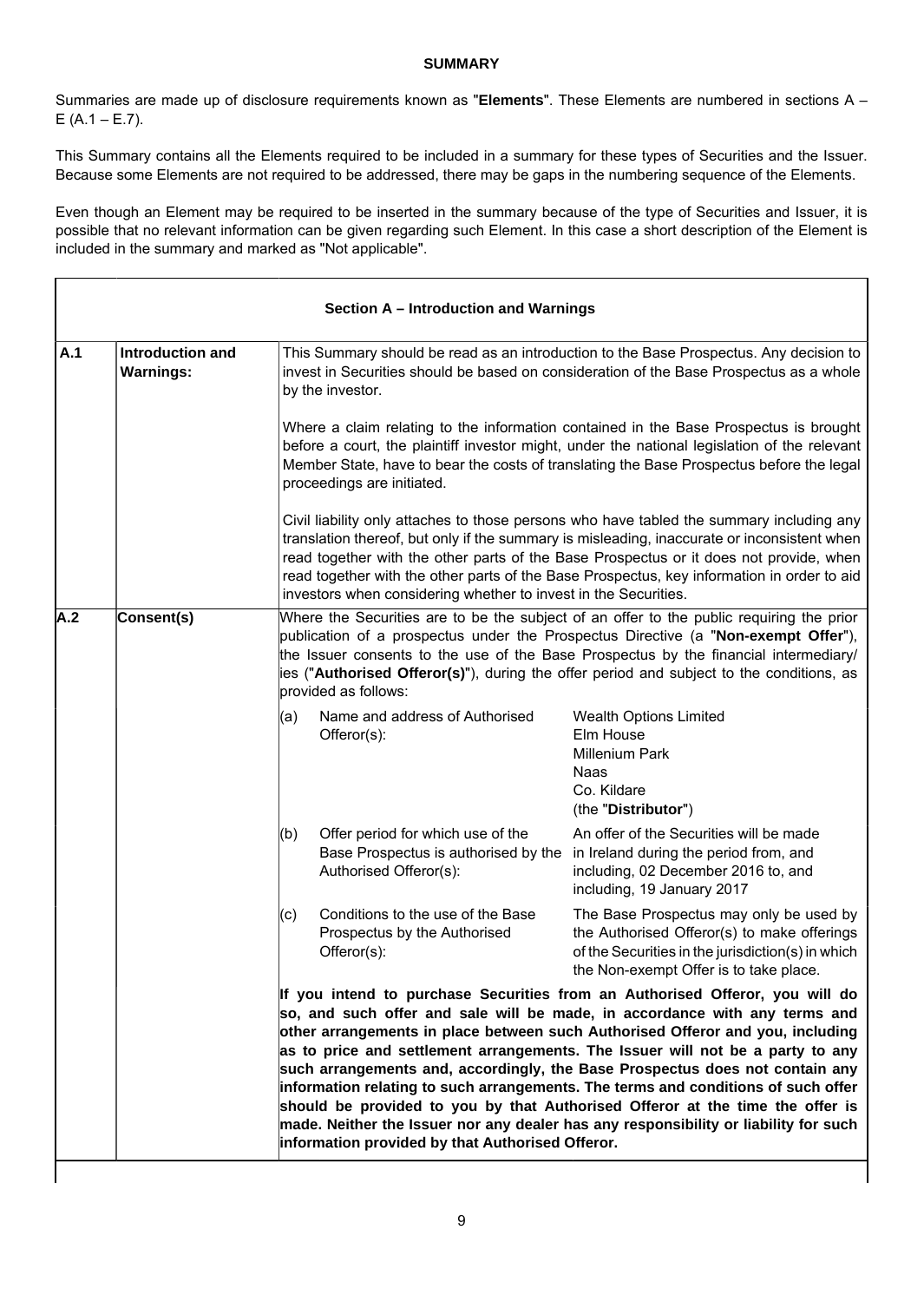# **Section B - Issuer**

| B.1         | <b>Legal and</b><br>commercial name of<br>the Issuer:                                                                                        | Credit Suisse AG, acting through its Nassau Branch (the "Issuer").                                                                                                                                                  |                                              |                   |  |
|-------------|----------------------------------------------------------------------------------------------------------------------------------------------|---------------------------------------------------------------------------------------------------------------------------------------------------------------------------------------------------------------------|----------------------------------------------|-------------------|--|
| B.2         | Domicile and legal<br>form of the Issuer,<br>legislation under<br>which the Issuer<br>operates and country<br>of incorporation of<br>Issuer: | The Issuer is a Swiss bank and joint stock corporation established under Swiss law on 5<br>July 1856 and operates under Swiss law. Its registered head office is located at Paradeplatz<br>8, CH-8001, Switzerland. |                                              |                   |  |
| B.4b        | Known trends with<br>respect to the Issuer<br>and the industries in<br>which it operates:                                                    | Not applicable - there are no known trends, uncertainties, demands, commitments or<br>events that are reasonably likely to have a material effect on the prospects of the Issuer<br>for its current financial year. |                                              |                   |  |
| B.5         | <b>Description of group</b><br>and Issuer's position<br>within the group:                                                                    | The Issuer is a wholly owned subsidiary of Credit Suisse Group AG. The Issuer has a<br>number of subsidiaries in various jurisdictions.                                                                             |                                              |                   |  |
| <b>B.9</b>  | <b>Profit forecast or</b><br>estimate:                                                                                                       | Not applicable; no profit forecasts or estimates have been made by the Issuer.                                                                                                                                      |                                              |                   |  |
| <b>B.10</b> | <b>Qualifications in</b><br>audit report on<br>historical financial<br>information:                                                          | Not applicable; there were no qualifications in the audit report on historical financial<br>information.                                                                                                            |                                              |                   |  |
| <b>B.12</b> | Selected key                                                                                                                                 | $\overline{\text{cs}}$                                                                                                                                                                                              |                                              |                   |  |
|             | financial information;                                                                                                                       | In CHF million                                                                                                                                                                                                      | Year ended 31 December                       |                   |  |
|             | no material adverse                                                                                                                          |                                                                                                                                                                                                                     | 2015                                         | 2014              |  |
|             | change and                                                                                                                                   | Summary information -                                                                                                                                                                                               |                                              |                   |  |
|             | description of                                                                                                                               | consolidated statements of                                                                                                                                                                                          |                                              |                   |  |
|             | significant change in                                                                                                                        |                                                                                                                                                                                                                     |                                              |                   |  |
|             | financial position of                                                                                                                        | operations                                                                                                                                                                                                          |                                              |                   |  |
|             | the Issuer:                                                                                                                                  | Net revenues                                                                                                                                                                                                        | 23,211                                       | 25,589            |  |
|             |                                                                                                                                              | <b>Total operating expenses</b>                                                                                                                                                                                     | 25,873                                       | 22,503            |  |
|             |                                                                                                                                              | Net income/(loss)                                                                                                                                                                                                   | (3, 377)                                     | 1,764             |  |
|             |                                                                                                                                              | Summary information -<br>consolidated balance sheet                                                                                                                                                                 |                                              |                   |  |
|             |                                                                                                                                              | Total assets                                                                                                                                                                                                        | 803,931                                      | 904,849           |  |
|             |                                                                                                                                              | <b>Total liabilities</b>                                                                                                                                                                                            | 759,241                                      | 860,208           |  |
|             |                                                                                                                                              | Total equity                                                                                                                                                                                                        | 44,690                                       | 44,641            |  |
|             |                                                                                                                                              | In CHF million                                                                                                                                                                                                      | Nine months ended 30                         |                   |  |
|             |                                                                                                                                              |                                                                                                                                                                                                                     | September (unaudited)                        |                   |  |
|             |                                                                                                                                              |                                                                                                                                                                                                                     | 2016                                         | 2015              |  |
|             |                                                                                                                                              | Summary information -<br>consolidated statements of<br>operations                                                                                                                                                   |                                              |                   |  |
|             |                                                                                                                                              | Net revenues                                                                                                                                                                                                        | 14,709                                       | 19,098            |  |
|             |                                                                                                                                              | Total operating expenses                                                                                                                                                                                            | 15,049                                       | 15,410            |  |
|             |                                                                                                                                              | Net income/(loss)                                                                                                                                                                                                   | (398)                                        | 2,475             |  |
|             |                                                                                                                                              | Summary information -                                                                                                                                                                                               | Nine months                                  | Year ended 31     |  |
|             |                                                                                                                                              | consolidated balance sheet                                                                                                                                                                                          | ended 30<br>September<br>2016<br>(unaudited) | December 2015     |  |
|             |                                                                                                                                              |                                                                                                                                                                                                                     |                                              |                   |  |
|             |                                                                                                                                              |                                                                                                                                                                                                                     |                                              |                   |  |
|             |                                                                                                                                              | Total assets<br><b>Total liabilities</b>                                                                                                                                                                            | 789,158                                      | 803,931           |  |
|             |                                                                                                                                              | Total equity                                                                                                                                                                                                        | 744,874<br>44,284                            | 759,241<br>44,690 |  |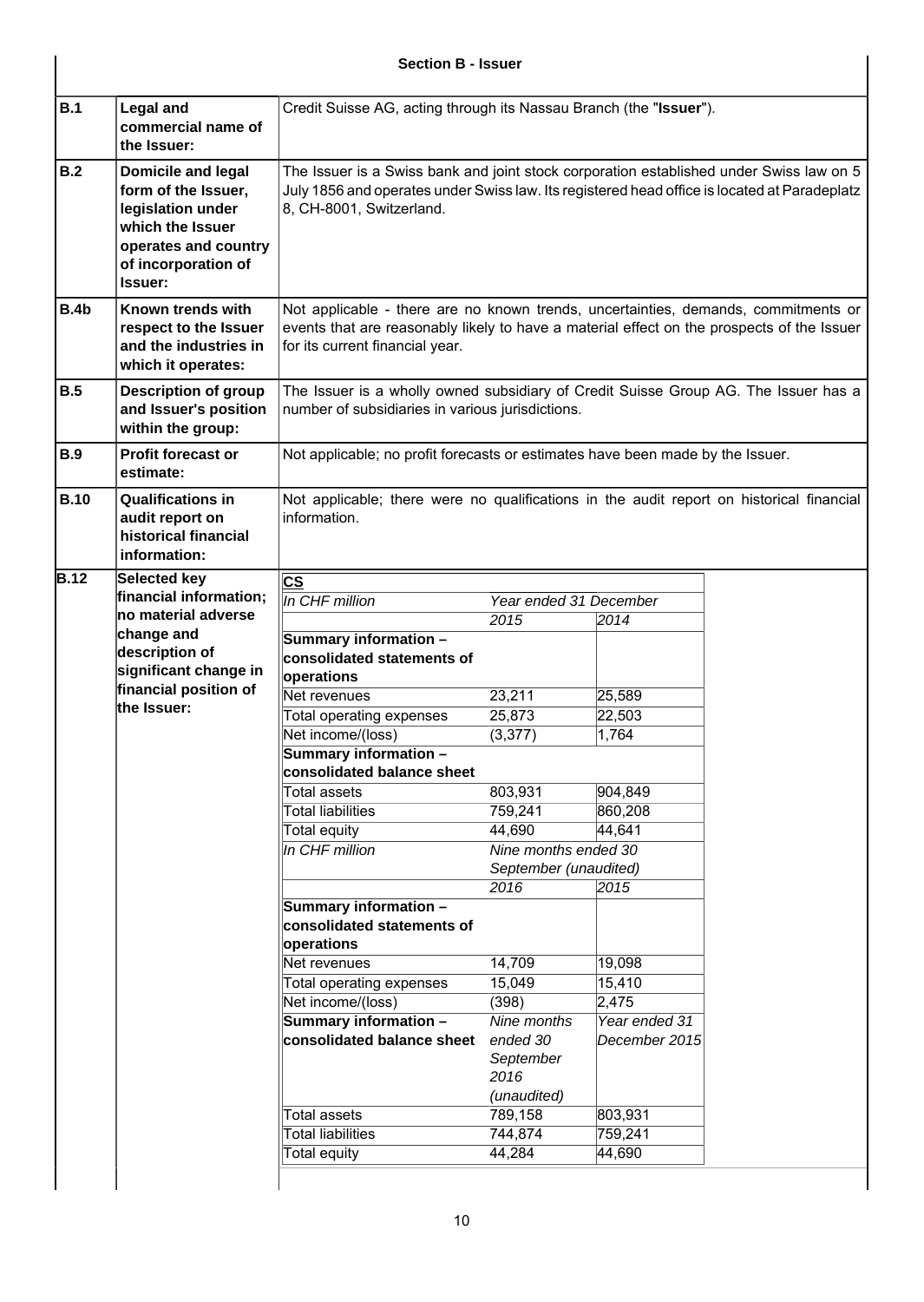|             |                                                                                                                                                                   | There has been no material adverse change in the prospects of the Issuer and its<br>consolidated subsidiaries since 31 December 2015.                                                                                                                                                                                                                                                                                                                                                                                                                                                                                                                                                                                                                                                                                                                                                                                                                                                                                                                                                                                                                                                                                                                                    |
|-------------|-------------------------------------------------------------------------------------------------------------------------------------------------------------------|--------------------------------------------------------------------------------------------------------------------------------------------------------------------------------------------------------------------------------------------------------------------------------------------------------------------------------------------------------------------------------------------------------------------------------------------------------------------------------------------------------------------------------------------------------------------------------------------------------------------------------------------------------------------------------------------------------------------------------------------------------------------------------------------------------------------------------------------------------------------------------------------------------------------------------------------------------------------------------------------------------------------------------------------------------------------------------------------------------------------------------------------------------------------------------------------------------------------------------------------------------------------------|
|             |                                                                                                                                                                   | There has been no significant change in the financial position of the Issuer and its<br>consolidated subsidiaries since 30 September 2016.                                                                                                                                                                                                                                                                                                                                                                                                                                                                                                                                                                                                                                                                                                                                                                                                                                                                                                                                                                                                                                                                                                                               |
| <b>B.13</b> | <b>Recent events</b><br>particular to the<br><b>Issuer which are to</b><br>a material extent<br>relevant to the<br>evaluation of the<br><b>Issuer's solvency:</b> | Not applicable; there are no recent events particular to the Issuer which are to a material<br>extent relevant to the evaluation of the Issuer's solvency.                                                                                                                                                                                                                                                                                                                                                                                                                                                                                                                                                                                                                                                                                                                                                                                                                                                                                                                                                                                                                                                                                                               |
| <b>B.14</b> | <b>Issuer's position in</b><br>its corporate group<br>and dependency on<br>other entities within<br>the corporate group:                                          | See Element B.5 above.<br>Not applicable; the Issuer is not dependent upon other members of its group.                                                                                                                                                                                                                                                                                                                                                                                                                                                                                                                                                                                                                                                                                                                                                                                                                                                                                                                                                                                                                                                                                                                                                                   |
| <b>B.15</b> | <b>Issuer's principal</b><br>activities:                                                                                                                          | The Issuer's principal activities are the provision of financial services in the areas of<br>investment banking, private banking and asset management.                                                                                                                                                                                                                                                                                                                                                                                                                                                                                                                                                                                                                                                                                                                                                                                                                                                                                                                                                                                                                                                                                                                   |
| <b>B.16</b> | Ownership and<br>control of the Issuer:                                                                                                                           | CS is a wholly owned subsidiary of Credit Suisse Group AG.                                                                                                                                                                                                                                                                                                                                                                                                                                                                                                                                                                                                                                                                                                                                                                                                                                                                                                                                                                                                                                                                                                                                                                                                               |
|             |                                                                                                                                                                   | <b>Section C - Securities</b>                                                                                                                                                                                                                                                                                                                                                                                                                                                                                                                                                                                                                                                                                                                                                                                                                                                                                                                                                                                                                                                                                                                                                                                                                                            |
| C.1         | Type and class of<br>securities being<br>offered and security<br>identification                                                                                   | The securities are notes (the "Securities" or the "Preference Share-Linked Securities")<br>linked to the Preference Shares.                                                                                                                                                                                                                                                                                                                                                                                                                                                                                                                                                                                                                                                                                                                                                                                                                                                                                                                                                                                                                                                                                                                                              |
|             | number(s):                                                                                                                                                        | The Securities of a Series will be uniquely identified by ISIN: XS1514667705; Common<br>Code: 151466770.                                                                                                                                                                                                                                                                                                                                                                                                                                                                                                                                                                                                                                                                                                                                                                                                                                                                                                                                                                                                                                                                                                                                                                 |
| C.2         | <b>Currency:</b>                                                                                                                                                  | The currency of the Securities will be Euro ("EUR") (the "Settlement Currency").                                                                                                                                                                                                                                                                                                                                                                                                                                                                                                                                                                                                                                                                                                                                                                                                                                                                                                                                                                                                                                                                                                                                                                                         |
| C.5         | <b>Description of</b><br>restrictions on free<br>transferability of the<br><b>Securities:</b>                                                                     | The Securities have not been and will not be registered under the U.S. Securities Act of<br>1933 (the "Securities Act") and may not be offered or sold within the United States or to,<br>or for the account or benefit of, U.S. persons except in certain transactions exempt from<br>the registration requirements of the Securities Act and applicable state securities laws.<br>No offers, sales or deliveries of the Securities, or distribution of any offering material relating<br>to the Securities, may be made in or from any jurisdiction except in circumstances that will<br>result in compliance with any applicable laws and regulations.                                                                                                                                                                                                                                                                                                                                                                                                                                                                                                                                                                                                                |
| C.8         | <b>Description of rights</b><br>attached to the<br>securities, ranking<br>of the securities and<br>limitations to rights:                                         | Rights: The Securities will give each holder of Securities (a "Securityholder") the right to<br>receive a potential return on the Securities (see Element C.18 below). The Securities will<br>also give each Securityholder the right to vote on certain amendments.<br>Ranking: The Securities are unsubordinated and unsecured obligations of the Issuer and<br>will rank equally among themselves and with all other unsubordinated and unsecured<br>obligations of the Issuer from time to time outstanding.<br><b>Limitation to Rights:</b><br>The Issuer may redeem the Securities early for illegality reasons or following an<br>$\bullet$<br>event of default, and will redeem the Securities early if the Issuer receives notice<br>from the Preference Share Issuer that the Preference Shares are to be redeemed<br>prior to the specified Maturity Date. The Securities may also be redeemed before<br>the specified Maturity Date if there is an "Extraordinary Event" (such as a merger,<br>tender offer, nationalisation or insolvency event relating to the Preference Share<br>Issuer) or "Additional Disruption Event" (such as a change in law, or hedging<br>disruption relating to the Issuer or an insolvency filing in respect of the Preference |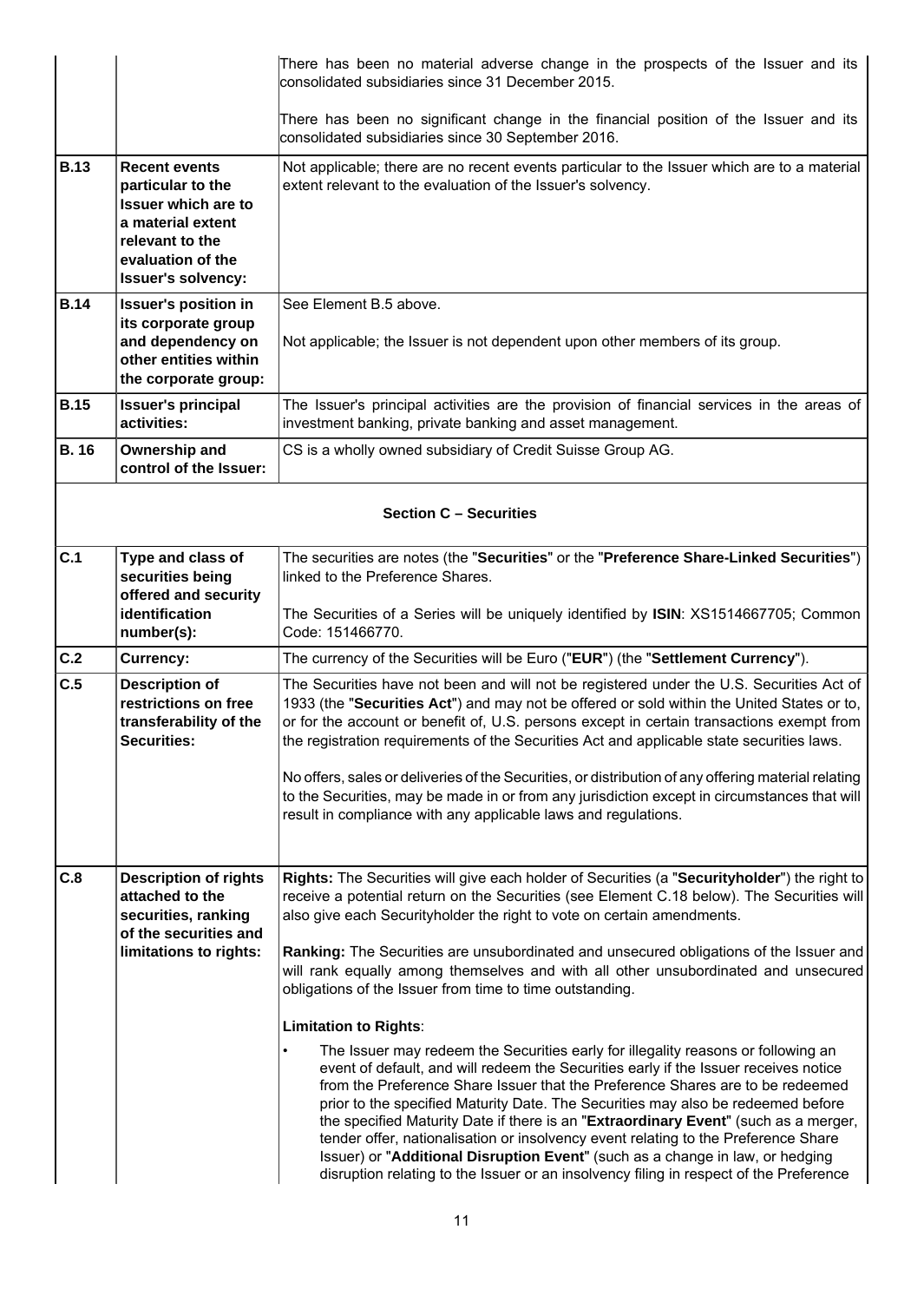|      |                                                                                | Share Issuer). In such cases, the amount payable on such early redemption will<br>be equal to, in respect of each Security, an amount in the Settlement Currency<br>calculated by the Calculation Agent on the same basis as the Redemption Amount<br>as set out in Element C.18 below except that, for this purpose, "Share Final" shall<br>mean the Preference Share Value on the relevant date on which the Securities are<br>scheduled to be redeemed (or such earlier date only to the extent necessary to<br>allow the calculation of the Preference Share Value prior to the redemption of the<br>Securities).                                                                            |
|------|--------------------------------------------------------------------------------|--------------------------------------------------------------------------------------------------------------------------------------------------------------------------------------------------------------------------------------------------------------------------------------------------------------------------------------------------------------------------------------------------------------------------------------------------------------------------------------------------------------------------------------------------------------------------------------------------------------------------------------------------------------------------------------------------|
|      |                                                                                | The terms and conditions of the Securities contain provisions for convening<br>meetings of Securityholders to consider any matter affecting their interests, and<br>any resolution passed by the relevant majority at a meeting will be binding on all<br>Securityholders, whether or not they attended such meeting or voted for or against<br>the relevant resolution. In certain circumstances, the Issuer may modify the terms<br>and conditions of the Securities without the consent of Securityholders.                                                                                                                                                                                   |
|      |                                                                                | The Securities are subject to the following events of default: if the Issuer fails to pay<br>any amount due in respect of the Securities within 30 days of the due date, or if any<br>events relating to the insolvency or winding up of the Issuer occur.                                                                                                                                                                                                                                                                                                                                                                                                                                       |
|      |                                                                                | The Issuer may at any time, without the consent of the Securityholders, substitute<br>for itself as Issuer under the Securities any company with which it consolidates, into<br>which it merges or to which it sells or transfers all or substantially all of its property.                                                                                                                                                                                                                                                                                                                                                                                                                      |
|      |                                                                                | Governing Law: The Securities are governed by English law.                                                                                                                                                                                                                                                                                                                                                                                                                                                                                                                                                                                                                                       |
| C.11 | <b>Admission to</b><br>trading:                                                | Application will be made to admit the Securities to trading on the Regulated Market of<br>Luxembourg Stock Exchange.                                                                                                                                                                                                                                                                                                                                                                                                                                                                                                                                                                             |
| C.15 | <b>Effect of the</b><br>underlying<br>instrument(s) on<br>value of investment: | The value of the Securities and the Redemption Amount payable in respect of the<br>Securities being redeemed on the Maturity Date will depend on the performance of the<br>Preference Shares which in turn depends on the performance of the Preference Share<br>Underlying(s) to which the Preference Shares give investment exposure.                                                                                                                                                                                                                                                                                                                                                          |
|      |                                                                                | See Elements C.18 and C.20 below for details on the Preference Shares and the<br>Preference Share Underlying(s) and how the value of the Securities is affected by the value<br>of the Preference Shares, which is in turn affected by the value of the Preference Share<br>Underlying(s).                                                                                                                                                                                                                                                                                                                                                                                                       |
| C.16 | <b>Maturity Date:</b>                                                          | The Maturity Date of the Securities is the Valuation Date.                                                                                                                                                                                                                                                                                                                                                                                                                                                                                                                                                                                                                                       |
| C.17 | <b>Settlement</b><br>Procedure:                                                | The Securities will be delivered by the Issuer against payment of the issue price. Settlement<br>procedures will depend on the clearing system for the Securities and local practices in the<br>jurisdiction of the investor.                                                                                                                                                                                                                                                                                                                                                                                                                                                                    |
|      |                                                                                | The Securities are cleared through Euroclear Bank S.A./N.V. / Clearstream Banking,<br>société anonyme.                                                                                                                                                                                                                                                                                                                                                                                                                                                                                                                                                                                           |
| C.18 | <b>Return on Derivative</b>                                                    | The return on the Securities will derive from:                                                                                                                                                                                                                                                                                                                                                                                                                                                                                                                                                                                                                                                   |
|      | Securities:                                                                    | the potential payment of an Unscheduled Termination Amount following early<br>redemption of the Securities as a result of an event of default or for illegality<br>reasons or if the Issuer receives notice from the Preference Share Issuer that the<br>relevant Preference Shares are to be redeemed prior to the specified Maturity<br>Date or if there is an "Extraordinary Event" (such as a merger, tender offer,<br>nationalisation or insolvency event relating to the Preference Share Issuer) or<br>"Additional Disruption Event" (such as a change in law, or hedging disruption<br>relating to the Issuer or an insolvency filing in respect of the Preference Share<br>Issuer); and |
|      |                                                                                | unless the Securities have been previously redeemed or purchased and cancelled,<br>the payment of the Redemption Amount on the Maturity Date of the Securities.                                                                                                                                                                                                                                                                                                                                                                                                                                                                                                                                  |
|      |                                                                                | <b>INTEREST AMOUNT(S)</b>                                                                                                                                                                                                                                                                                                                                                                                                                                                                                                                                                                                                                                                                        |
|      |                                                                                | The Securities shall not bear interest.                                                                                                                                                                                                                                                                                                                                                                                                                                                                                                                                                                                                                                                          |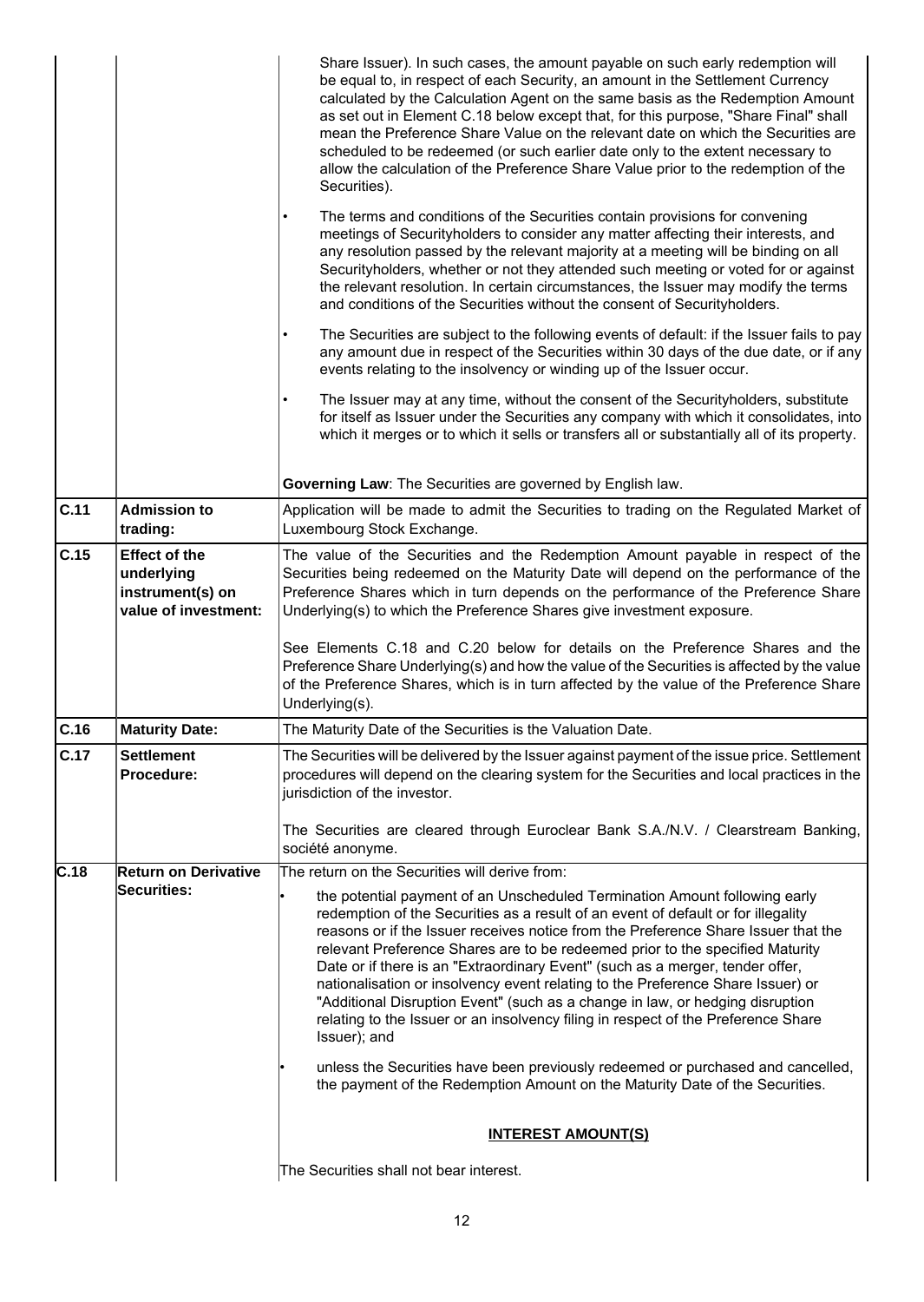### **UNSCHEDULED TERMINATION AMOUNT**

Unless the Securities have been previously redeemed or purchased and cancelled:

1. if an event of default has occurred and is continuing, then a Securityholder may by notice declare its Security or Securities immediately due and payable, whereupon such Security or Securities shall become redeemable at its or their Unscheduled Termination Amount unless prior to receipt of such notice all events of default have been cured; and

2. the Issuer will redeem the Securities at the Unscheduled Termination Amount if the Issuer receives notice from the Preference Share Issuer that the relevant Preference Shares are to be redeemed prior to the specified Maturity Date; and

3. the Issuer may redeem the Securities at the Unscheduled Termination Amount for illegality reasons or if there is an Extraordinary Event (such as a merger, tender offer, nationalisation or insolvency event relating to the Preference Share Issuer) or Additional Disruption Event (such as a change in law or hedging disruption relating to the Issuer or an insolvency filing in respect of the Preference Share Issuer).

Where:

- **Unscheduled Termination Amount**: in respect of each Security, an amount in the Settlement Currency calculated by the Calculation Agent on the same basis as the Redemption Amount as set out below except that, for this purpose, "Share Final" shall mean the Preference Share Value on the Early Redemption Valuation Date.
- **Early Redemption Valuation Date:** the date on which the Securities are scheduled to be redeemed (or such earlier date only to the extent necessary to allow the calculation of the Preference Share Value prior to the redemption of the Securities).

### **REDEMPTION AMOUNT**

Unless the Securities have been previously redeemed or purchased and cancelled, the Issuer shall redeem the Securities on the Maturity Date at the Redemption Amount.

Where:

- **Calculation Agent**: Credit Suisse International, One Cabot Square, London E14 4QJ.
	- **Currency Business Day:** a day which is a banking day in the Financial Centre(s) (if any) and on which (unless the Settlement Currency is euro) commercial banks and foreign exchange markets are generally open to settle payments in the city or cities determined by the Issuer to be the principal financial centre(s) for the Settlement Currency and, if the Settlement Currency is euro, which is also a TARGET Business Day.
	- **Financial Centre(s)**: Not Applicable.
- **Initial Valuation Date**: the issue date or, if such day is not a Currency Business Day, the immediately succeeding Currency Business Day.
- **Nominal Amount**: the Specified Denomination.
- **Preference Share Value:** in respect of any day, the fair market value of a Preference Share at the Valuation Time on such day as determined by the Calculation Agent using its internal models and methodologies and taking into account such factor(s) as the Calculation Agent determines appropriate, including but not limited to: (a) the time remaining to maturity of the Preference Shares; (b) the interest rates at which banks lend to each other; (c) the interest rate at which the Issuer (or its affiliates) would be charged to borrow cash; (d) if the Preference Shares are linked to one or more underlying assets, the value, expected future performance and/or volatility of such underlying asset(s); and (e) any other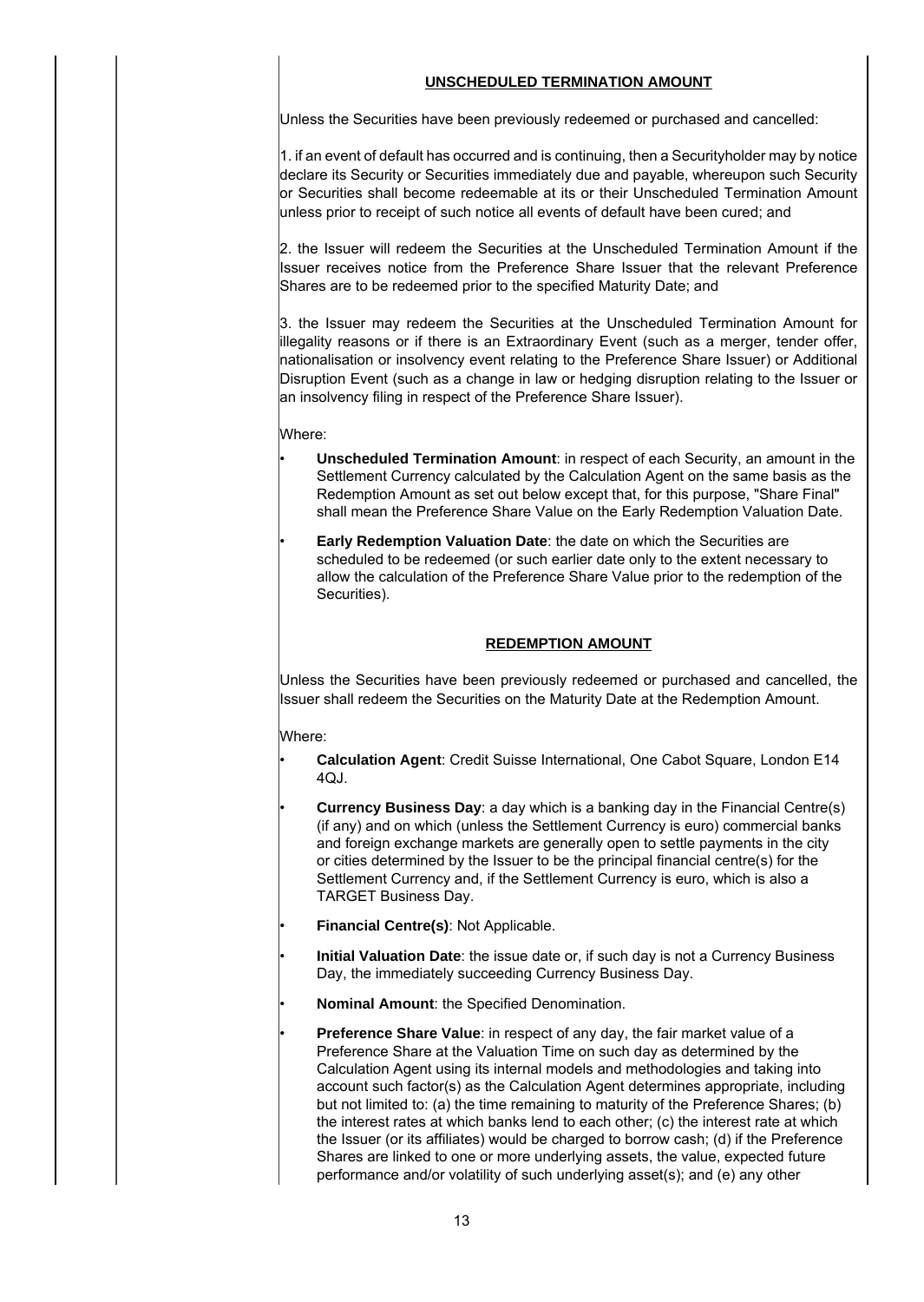|      |                                         | information which the Calculation Agent determines relevant. Following such<br>determination, the Preference Share Value is scheduled to be published by the<br>Issuer on each Currency Business Day on the Information Source or such widely<br>available replacement price source as is specified by notice to the holders of the<br>Securities.                                                                                                                                                                                                                                                                                                                                                                                                                                                                          |
|------|-----------------------------------------|-----------------------------------------------------------------------------------------------------------------------------------------------------------------------------------------------------------------------------------------------------------------------------------------------------------------------------------------------------------------------------------------------------------------------------------------------------------------------------------------------------------------------------------------------------------------------------------------------------------------------------------------------------------------------------------------------------------------------------------------------------------------------------------------------------------------------------|
|      |                                         | Preference Share Valuation Date: 20 January 2022 or, if the Preference Shares<br>are subject to redemption as a result of the auto-call feature being triggered on<br>any Preference Share Trigger Barrier Observation Date(s), the date on which the<br>auto-call feature is triggered, provided that if any date used for the valuation or any<br>determination of the Preference Share Underlying(s) (or any part thereof) for the<br>purposes of the Preference Shares which falls on or around such day is delayed<br>or to be delayed in accordance with the terms and conditions of the Preference<br>Shares by reason of a non-scheduled trading day, an adjustment or a disrupted<br>day, the Preference Share Valuation Date shall be the latest delayed date on which<br>any valuation or determination is made. |
|      |                                         | Preference Share Trigger Barrier Observation Date(s):                                                                                                                                                                                                                                                                                                                                                                                                                                                                                                                                                                                                                                                                                                                                                                       |
|      |                                         | 20 January 2018                                                                                                                                                                                                                                                                                                                                                                                                                                                                                                                                                                                                                                                                                                                                                                                                             |
|      |                                         | 20 July 2018                                                                                                                                                                                                                                                                                                                                                                                                                                                                                                                                                                                                                                                                                                                                                                                                                |
|      |                                         | 20 January 2019                                                                                                                                                                                                                                                                                                                                                                                                                                                                                                                                                                                                                                                                                                                                                                                                             |
|      |                                         | 20 July 2019                                                                                                                                                                                                                                                                                                                                                                                                                                                                                                                                                                                                                                                                                                                                                                                                                |
|      |                                         | 20 January 2020                                                                                                                                                                                                                                                                                                                                                                                                                                                                                                                                                                                                                                                                                                                                                                                                             |
|      |                                         | 20 July 2020                                                                                                                                                                                                                                                                                                                                                                                                                                                                                                                                                                                                                                                                                                                                                                                                                |
|      |                                         | 20 January 2021                                                                                                                                                                                                                                                                                                                                                                                                                                                                                                                                                                                                                                                                                                                                                                                                             |
|      |                                         | 20 July 2021                                                                                                                                                                                                                                                                                                                                                                                                                                                                                                                                                                                                                                                                                                                                                                                                                |
|      |                                         | Redemption Amount: in respect of each Security of the Specified Denomination,<br>an amount in the Settlement Currency determined by the Calculation Agent in<br>accordance with the following formula, rounded down to the nearest transferable<br>unit of the Settlement Currency:                                                                                                                                                                                                                                                                                                                                                                                                                                                                                                                                         |
|      |                                         | $\left(\frac{\text{Share Final}}{\text{SUSL}}\right)$<br>Nominal Amount $\,\times\,$                                                                                                                                                                                                                                                                                                                                                                                                                                                                                                                                                                                                                                                                                                                                        |
|      |                                         | Specified Denomination: EUR 1,000.00.                                                                                                                                                                                                                                                                                                                                                                                                                                                                                                                                                                                                                                                                                                                                                                                       |
|      |                                         | <b>Share Final: the Preference Share Value on the Valuation Date.</b>                                                                                                                                                                                                                                                                                                                                                                                                                                                                                                                                                                                                                                                                                                                                                       |
|      |                                         | <b>Share Initial:</b> the Preference Share Value on the Initial Valuation Date.                                                                                                                                                                                                                                                                                                                                                                                                                                                                                                                                                                                                                                                                                                                                             |
|      |                                         | TARGET Business Day: means a day on which the TARGET2 System or any<br>successor thereto is operating, where "TARGET2 System" means the Trans-<br>European Automated Real-Time Gross Settlement Express Transfer (TARGET2)<br>System.                                                                                                                                                                                                                                                                                                                                                                                                                                                                                                                                                                                       |
|      |                                         | Valuation Date: 5 Currency Business Days following the Preference Share<br>Valuation Date.                                                                                                                                                                                                                                                                                                                                                                                                                                                                                                                                                                                                                                                                                                                                  |
|      |                                         | Valuation Time: 5.00 pm (London time).                                                                                                                                                                                                                                                                                                                                                                                                                                                                                                                                                                                                                                                                                                                                                                                      |
| C.19 | Final reference price<br>of underlying: | The Share Final is the Preference Share Value on the Valuation Date.                                                                                                                                                                                                                                                                                                                                                                                                                                                                                                                                                                                                                                                                                                                                                        |
| C.20 | Type of underlying:                     | Amounts payable at maturity in respect of the Securities will be calculated by reference to<br>the performance of a single Preference Share in the Preference Share Company issued in                                                                                                                                                                                                                                                                                                                                                                                                                                                                                                                                                                                                                                       |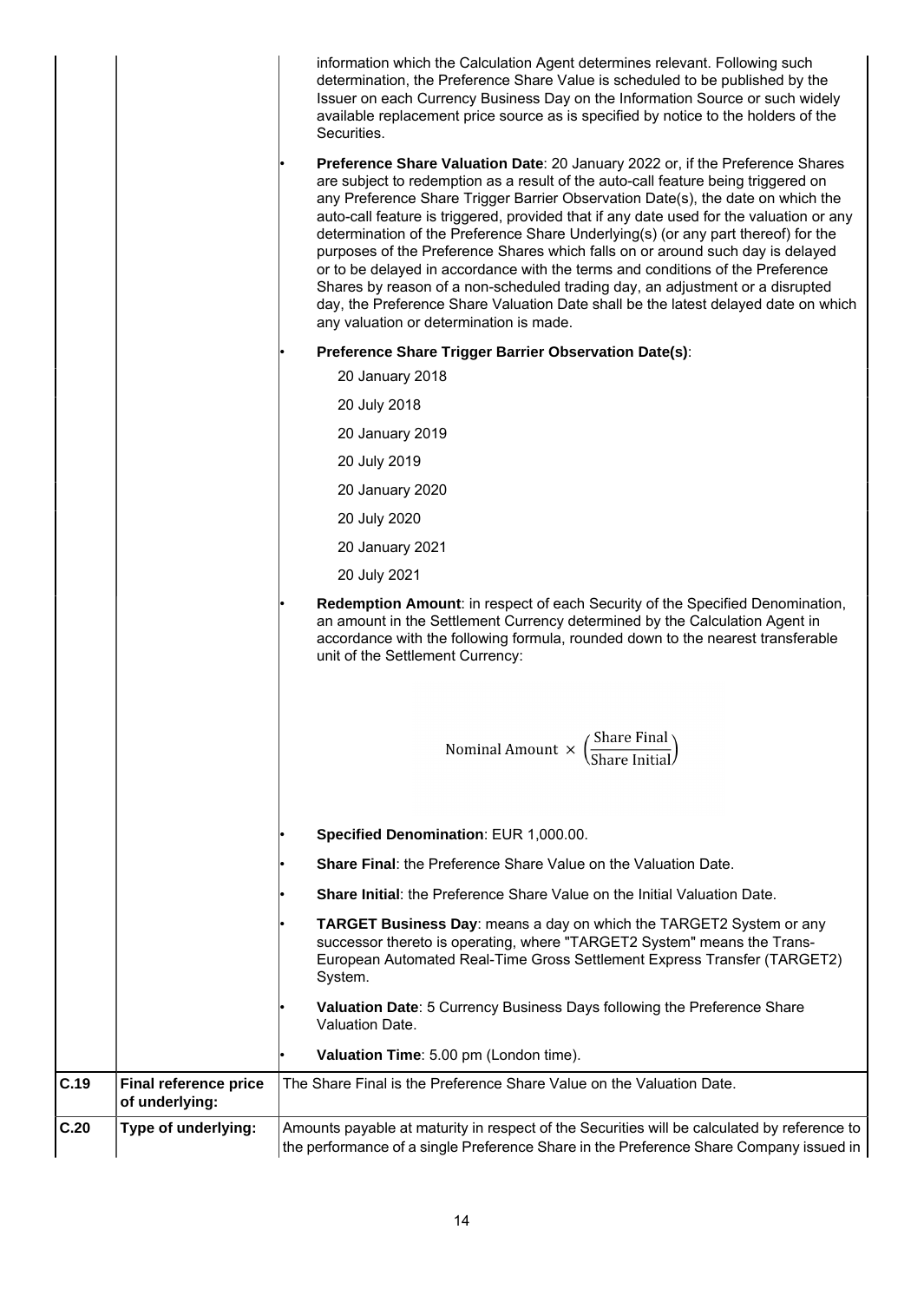respect of the protected Cell of the Preference Share Company (the "**Preference Share Issuer**").

A copy of the Preference Share Issuer's constitutional documents and the applicable terms and conditions of the class of Preference Shares (the "**Preference Share Terms and Conditions**") are available to investors in the Securities on written request (free of charge) from the registered office of the Preference Share Issuer at 13 Castle Street, St. Helier, Jersey JE4 5UT, Channel Islands and from the Distributor(s) of the Securities. The Preference Share Terms and Conditions will also be available on the following website: https://opus.credit-suisse.com/File.ashx?Class EEUR\_ Terms and Conditions.pdf.

The performance of each Preference Share is in turn linked to the performance of one or more underlying asset(s) which may include, but will not be limited to, equity, debt or derivative securities, indices, investments, funds, exchange traded funds, commodities, baskets of securities or indices, currencies, portfolios and trading strategies and which may change over time as a result of performance, the exercise of investment management discretion or other factors (each a "**Preference Share Underlying**"). The Preference Share Terms and Conditions will provide that the Preference Shares will be redeemable on their final redemption date at a defined amount as determined in accordance with the Preference Share Terms and Conditions. The value of the Preference Shares is scheduled to be published by the Issuer on each Currency Business Day on the Information Source.

The Preference Share Terms and Conditions are expected to provide that the Preference Share Issuer may redeem the Preference Shares early if: (a) the Preference Share Calculation Agent determines that, for reasons beyond the Preference Share Issuer's control, the performance of the Preference Share Issuer's obligations under the Preference Shares has become illegal or impractical in whole or in part for any reason; (b) the Preference Share Calculation Agent determines that certain events which affect the Preference Share Issuer's hedging arrangements and/or the Preference Share Underlying(s) have occurred, and no adjustment to the terms and conditions of the Preference Shares will achieve a commercially reasonable result; or (c) the Preference Share Calculation Agent determines that there is a change in applicable law or regulation that in the determination of the Preference Share Calculation Agent results, or will result, by reason of the Preference Shares being outstanding, in the Preference Share Issuer being required to be regulated by any additional regulatory authority, or being subject to any additional legal requirement or regulation or tax considered by the Preference Share Issuer to be materially onerous to it.

Where:

- **Bloomberg Code**: CSSN.
- **Cell**: Cell Series 1000 EUR PC.
- **Information Source:** Bloomberg Code CSSN.
- **Preference Share Company**: Andrea Investments (Jersey) PCC, which was established under the name Andrea IV Investments (Jersey) Limited as a closedended investment company, incorporated with limited liability in Jersey under the Companies (Jersey) Law 1991 on 30 October 2001 (with registered number 81180) and which was converted on 16 November 2007 into a protected cell company and had its name changed to Andrea Investments (Jersey) PCC. The Preference Share Company is established under the laws of Jersey and has its registered office at 13 Castle Street, St. Helier, Jersey JE4 5UT, Channel Islands.
- **Preference Shares**: Series 1000 EUR Class E Equity Index-linked Preference Shares issued by the Preference Share Issuer in respect of the Cell.

### **Section D – Risks**

| D.2 | Key risks that are | The Securities are general unsecured obligations of the Issuer. Investors in the Securities                 |
|-----|--------------------|-------------------------------------------------------------------------------------------------------------|
|     |                    | specific to the Issuer: are exposed to the risk that the Issuer could become insolvent and fail to make the |
|     |                    | payments owing by it under the Securities.                                                                  |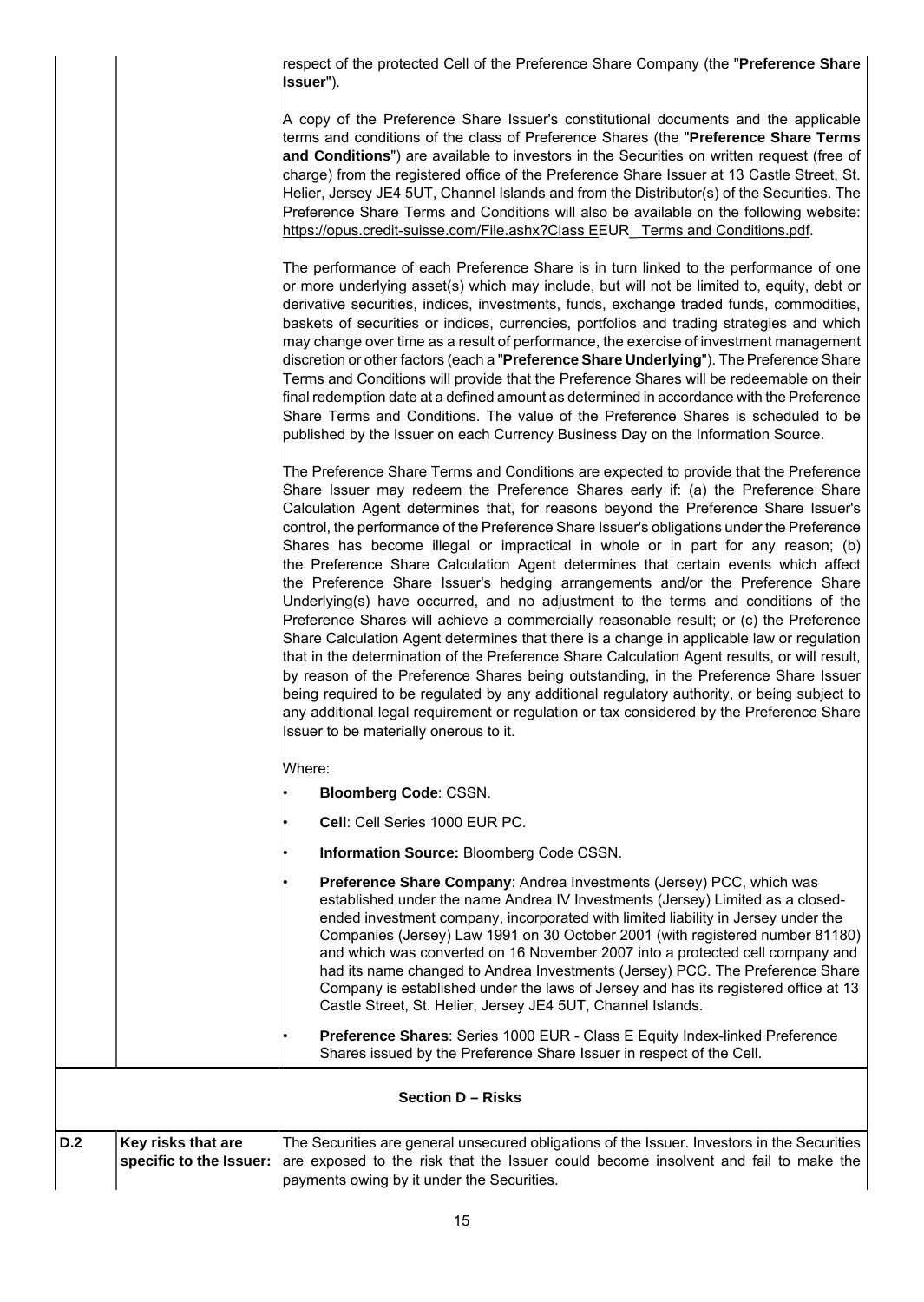The profitability of the Issuer will be affected by, among other things, changes in global economic conditions, inflation, interest/exchange rates, capital risk, liquidity risk, market risk, credit risk, risks from estimates and valuations, risks relating to off-balance sheet entities, cross-border and foreign exchange risks, operational risks, legal and regulatory risks and competition risks.

The Issuer is exposed to a variety of risks that could adversely affect its operations and/ or financial condition:

- **Liquidity risk**: The Issuer's liquidity could be impaired if it were unable to access the capital markets or sell its assets, and the Issuer expects its liquidity costs to increase. If the Issuer is unable to raise funds or sell its assets, or has to sell its assets at depressed prices, this may adversely affect its financial condition. The Issuer's businesses rely significantly on its deposit base for funding; however, if deposits cease to be a stable source of funding, the Issuer's liquidity position may be adversely affected and it may be unable to meet its liabilities or fund new investments. Changes to the Issuer's credit ratings may also adversely affect the Issuer's business.
- **Market risk**: The Issuer may incur significant losses on its trading and investment activities due to market fluctuations and volatility in financial and other markets. Its businesses are subject to the risk of loss from adverse market conditions and unfavourable economic, monetary, political, legal and other developments in the countries it operates in around the world. The Issuer's real estate-related businesses could be adversely affected by any downturn in real estate markets and the economy as a whole. The Issuer has significant risk concentration in the financial services industry which may cause it to suffer losses even when economic and market conditions are generally favourable for others in the industry. Further, the Issuer's hedging strategies may not be fully effective in mitigating its risk exposure in all market environments or against all types of risk. Market risk may also increase the other risks that the Issuer faces.
- **Credit risk**: The Issuer may suffer significant losses from its credit exposures across a wide range of transactions. The Issuer's exposure to credit risk may be increased by adverse economic or market trends or increased volatility in the markets. The Issuer may be unable to sell its positions, which may increase its capital requirements, which could adversely affect its businesses. Defaults or concerns about a default by a large financial institution could also adversely affect the Issuer and financial markets generally. The information which the Issuer uses to manage its credit risk (such as the credit or trading risks of a counterparty) may also be inaccurate or incomplete.
- **Risks from estimates and valuations**: The Issuer makes estimates and valuations that affect its reported results; these estimates are based upon judgment and available information, and the actual results may differ materially from these estimates. To the extent the Issuer's models and processes become less predictive due to unforeseen market conditions, illiquidity or volatility, the Issuer's ability to make accurate estimates and valuations could be adversely affected.
- **Risks relating to off-balance sheet entities**: The Issuer may enter into transactions with certain special purpose entities which are not consolidated and whose assets and liabilities are off-balance sheet. If the Issuer is required to consolidate a special purpose entity for any reason, this could have an adverse impact on the Issuer's operations and capital and leverage ratios.

### • **Country and currency exchange risk:**

Country risks may increase the market and credit risks that the Issuer faces. Economic or political pressures in a country or region may adversely affect the ability of the Issuer's clients or counterparties in that country or region to perform their obligations to the Issuer, which may in turn have an adverse impact on the Issuer's operations. A key element of the Issuer's new strategy is to scale up its private banking businesses in emerging market countries, which will increase its exposure to these countries. Economic and financial disruptions in these countries may adversely affect its businesses in these countries. A substantial portion of the Issuer's assets and liabilities are denominated in currencies other than the Swiss franc and fluctuations in exchange rates may adversely affect the Issuer's results.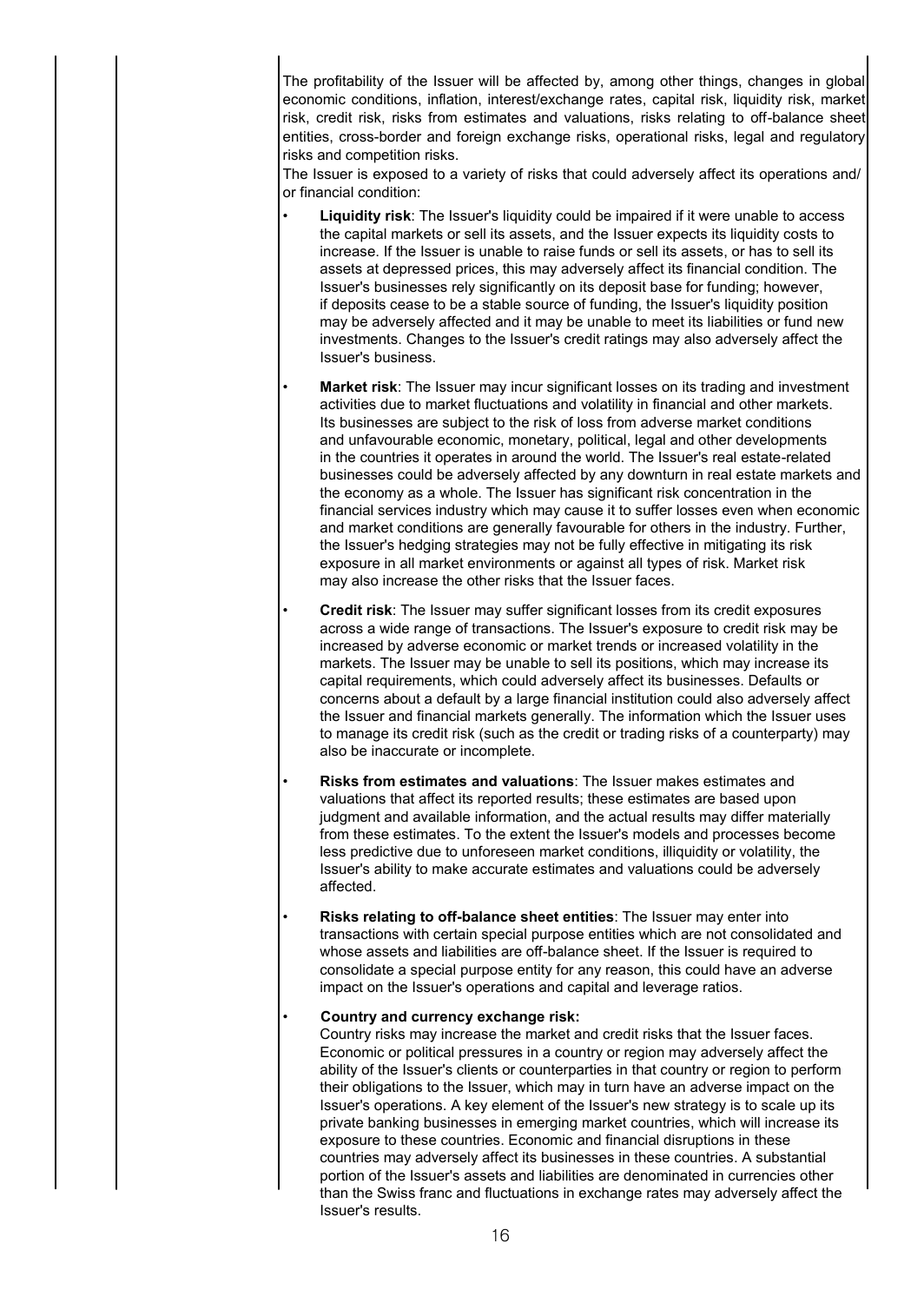|                  |                                                                                             | Operational risk: The Issuer is exposed to a wide variety of operational risks,<br>including risks from errors made in execution or settlement of transactions or<br>information technology risk due to dependencies on information technology<br>and third party supplies. The Issuer may also suffer losses due to employee<br>misconduct.<br>Risk management: The Issuer's risk management procedures and policies maynot<br>always be effective, and may not fully mitigate its risk exposure in all markets or                                                                                                                                                                                                                                                                                                                                                                                                                                                                                                                                                                                                                                                                                                                                                                                                                                                                                                                                                                                            |
|------------------|---------------------------------------------------------------------------------------------|----------------------------------------------------------------------------------------------------------------------------------------------------------------------------------------------------------------------------------------------------------------------------------------------------------------------------------------------------------------------------------------------------------------------------------------------------------------------------------------------------------------------------------------------------------------------------------------------------------------------------------------------------------------------------------------------------------------------------------------------------------------------------------------------------------------------------------------------------------------------------------------------------------------------------------------------------------------------------------------------------------------------------------------------------------------------------------------------------------------------------------------------------------------------------------------------------------------------------------------------------------------------------------------------------------------------------------------------------------------------------------------------------------------------------------------------------------------------------------------------------------------|
|                  |                                                                                             | against all types of risk.<br>Legal and regulatory risks: The Issuer faces significant legal risks in its<br>businesses. The Issuer and its subsidiaries are subject to a number of legal<br>proceedings, regulatory actions and investigations, where an adverse result could<br>have a material adverse effect on the operations and results of the Issuer.<br>Regulatory changes may adversely affect the Issuer's business and ability to<br>execute its strategic plans. The Issuer (and the financial services industry)<br>continue to be affected by significant uncertainty over the scope and content of<br>regulatory reform. Under Swiss banking laws, FINMA has broad powers in the<br>case of resolution proceedings with respect to a Swiss bank such as the Issuer,<br>and since 1 January 2016 to a Swiss parent company of a financial group, such as<br>Credit Suisse Group AG, and such proceedings may adversely affect the Issuer's<br>shareholders and creditors. The Issuer is subject to resolution planning<br>requirements in Switzerland, the U.S. and the UK and may face similar<br>requirements in other jurisdictions. Changes in monetary policies adopted by<br>relevant regulatory authorities and central banks may directly impact the Issuer's<br>costs of funding, capital raising and investment activities, and may impact the                                                                                                                                        |
|                  |                                                                                             | value of financial instruments held by the Issuer and the competitive and operating<br>environment for the financial services industry. Legal restrictions on the Issuer's<br>clients may also adversely affect the Issuer by reducing the demand for the<br>Issuer's services.<br><b>Competition risks:</b> The Issuer faces intense competition in all financial services<br>markets and for the products and services it offers. The Issuer's competitive<br>position could be harmed if its reputation is damaged due to any failure (or<br>perceived failure) in its procedures and controls to address conflicts of interest,<br>prevent employee misconduct, etc. The continued public focus on compensation<br>in the financial services industry and related regulatory changes may adversely<br>impact the Issuer's ability to attract and retain highly skilled employees. The Issuer                                                                                                                                                                                                                                                                                                                                                                                                                                                                                                                                                                                                               |
|                  |                                                                                             | also faces competition from new trading technologies which may adversely affect<br>its revenues and businesses.<br>Risks relating to strategy: The Issuer may not achieve all of the expected<br>benefits of its strategic initiatives. The ability of the Credit Suisse group to<br>implement its new strategic direction, structure and organisation is based on a<br>number of key assumptions. If any of these assumptions prove to be inaccurate in<br>whole or in part, or if there are factors beyond the control of the Issuer, this could<br>limit the ability of the Issuer to achieve some or all of the expected benefits of its<br>strategic initiatives. The strategy also involves a change in focus of certain areas of<br>the Credit Suisse group's business, which may result in unanticipated negative<br>effects on other parts of the business, and an adverse effect on the business as a<br>whole. The implementation of the strategy would also increase its exposure to risks<br>such as credit risks, market risks, operational risks and regulatory risks. The Issuer<br>has announced a program to change its legal entity structure; however, this is<br>subject to uncertainty regarding feasibility, scope and timing. Legal and regulatory<br>changes may require the Issuer to make further changes to its legal structure, and<br>such changes may potentially increase operational, capital, funding and tax costs,<br>as well as the Issuer's counterparties' credit risk. |
| $\overline{D.6}$ | Key risks that are<br>specific to the<br><b>Securities and</b>                              | Investors may lose some or all of their investment in the Securities.<br>The Securities are subject to the following key risks:<br>A secondary market for the Securities may not develop and, if it does, it may not                                                                                                                                                                                                                                                                                                                                                                                                                                                                                                                                                                                                                                                                                                                                                                                                                                                                                                                                                                                                                                                                                                                                                                                                                                                                                           |
|                  | risk warning that<br>investors may lose<br>value of entire<br>investment or part of<br>lit: | provide the investors with liquidity and may not continue for the life of the Securities.<br>Illiquidity may have an adverse effect on the market value of the Securities. The price<br>in the market for a Security may be less than its issue price or its offer price even<br>though the value of the Preference Shares may not have changed since the issue<br>date and may reflect a commission or a dealer discount, which would further reduce<br>the proceeds you would receive for your Securities.                                                                                                                                                                                                                                                                                                                                                                                                                                                                                                                                                                                                                                                                                                                                                                                                                                                                                                                                                                                                   |
|                  |                                                                                             | The market value of the Securities will be affected by many factors beyond the<br>control of the Issuer (including, but not limited to, the creditworthiness of the Issuer,<br>the interest rates and yield rates in the market, the volatility of the Preference Shares<br>and the Preference Share Underlying(s), etc.). Some or all of these factors will<br>influence the value of the Securities in the market.                                                                                                                                                                                                                                                                                                                                                                                                                                                                                                                                                                                                                                                                                                                                                                                                                                                                                                                                                                                                                                                                                           |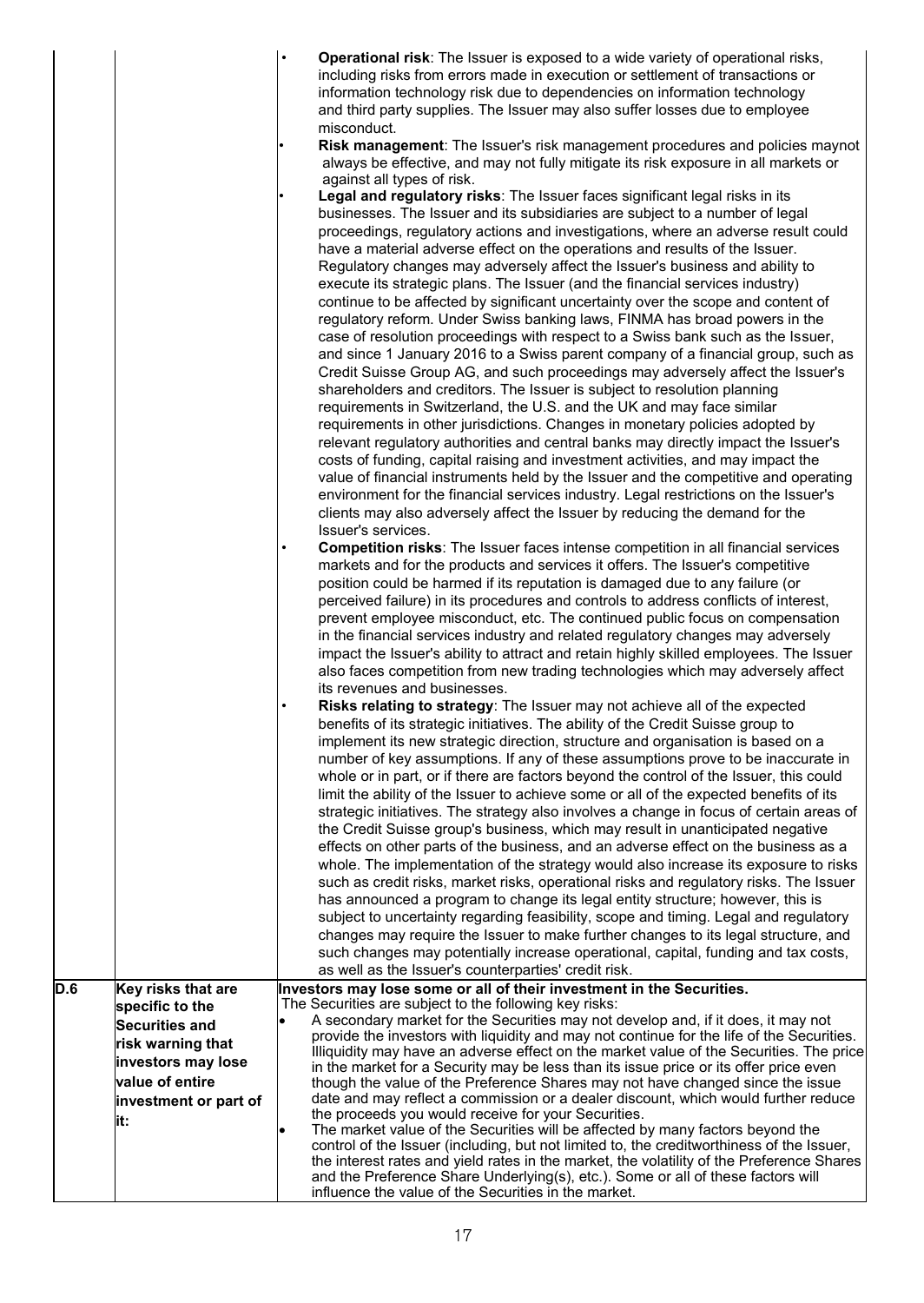• Investors should be aware that the Securities are capital at risk investments and that they are exposed to the performance of the Preference Shares which are in turn exposed to the performance of the Preference Share Underlying(s). If the performance of the Preference Shares is zero or negative then investors in the Securities may lose some or all of their investment.

• Investors in the Securities should conduct such independent investigation and analysis regarding the Preference Shares, the Preference Share Terms and Conditions, the Preference Share Underlying(s) and the Preference Share Issuer as they deem appropriate to evaluate the merits and risks of an investment in the Securities and should consult with their own professional advisers if they consider it necessary.

• A Security does not represent a claim against the relevant Preference Share Issuer and, in the event of any loss, a Securityholder will not have recourse to the Preference Share Issuer.

• The value or level of the Preference Share Underlying(s) (and, if applicable, of any constituent of the Preference Share Underlying(s)) and therefore the value of the Preference Shares may go down as well as up. Such fluctuations will affect the value of and return on the Securities. The value or level of the Preference Share Underlying(s) at any specific date may not reflect the prior or future performance of the Preference Share Underlying(s) or the Preference Shares. There can be no assurance as to the future performance of the Preference Share Underlying(s) or the Preference Shares. Accordingly, before investing in the Securities, investors should carefully consider whether an investment linked to the Preference Shares which are in turn linked to the Preference Share Underlying(s) is suitable for them.

• A Preference Share Underlying is subject to its own unique nature, characteristics and risks in relation to its application as a reference asset to which the amount payable on the Preference Shares and in turn the Securities is dependent. Before purchasing Securities, investors should ensure that they understand such nature, characteristics and risks, and how the value of the Securities could be affected by such Preference Share Underlying.

• A Preference Share and its exposure to the Preference Share Underlying(s) may involve complex risks, which include, among other things, share price risks, credit risks, commodity risks, foreign exchange risks, interest rate risks, political risks, tax risks, inflation risks and/or issuer risks. If the Preference Shares are linked to a Preference Share Underlying in an emerging market country there may be additional risks, including event, market, liquidity, regulatory, settlement and holder risks and investors should note that the risk of occurrence and the severity of the consequences of such matters may be greater than they would otherwise be in relation to more developed countries.

If the Preference Shares provide that any amount payable is subject to a cap, the ability of a holder of Preference Share-Linked Securities to participate in any change in the value of the Preference Share Underlying(s) over the term of the Preference Share-Linked Securities will be limited notwithstanding any positive performance of the Preference Share Underlying(s) above such cap. Accordingly, the return on the Preference Share-Linked Securities may be significantly less than if an investor had purchased the Preference Share Underlying(s) directly.

The market value of the Securities and the amount payable at maturity depend on the performance of the Preference Shares which in turn depend on the performance of the relevant Preference Share Underlying(s). The performance of the Preference Share Underlying(s) may be subject to sudden and large unpredictable changes over time (known as "volatility"), which may be affected by national or international, financial, political, military or economic events or by the activities of participants in the relevant markets. Any of these events or activities could adversely affect the value of and return on the Securities.

The Redemption Amount payable at the maturity of the Securities is dependent upon the change in the value of the Preference Shares to which the Securities are exposed during their investment term. The value of the Preference Shares may fluctuate up or down depending on (a) the performance of the Preference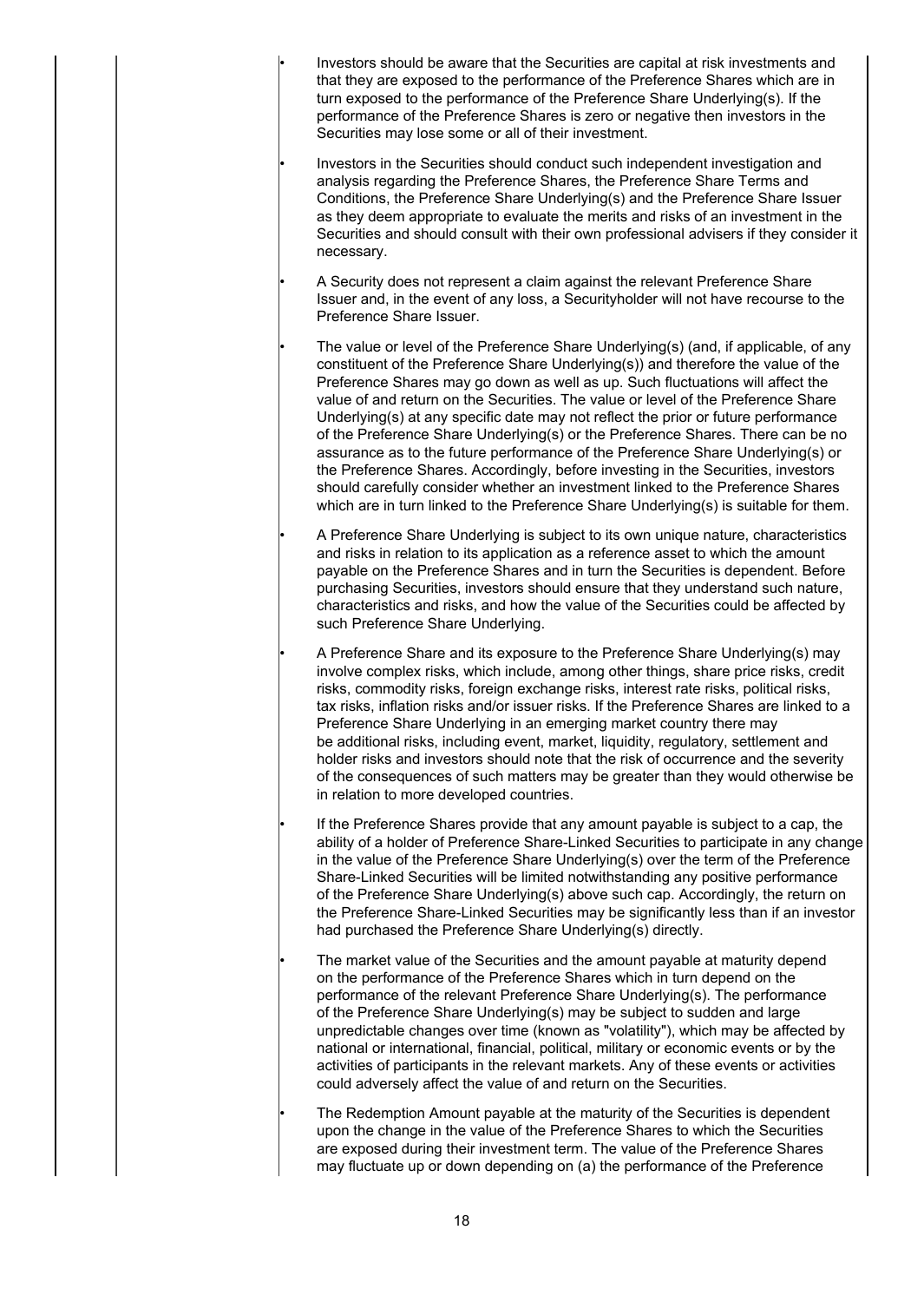Share Underlying(s) as set out in the Preference Share Terms and Conditions and (b) the financial condition and standing of the Preference Share Issuer. If, as a result of the performance of the Preference Share Underlying(s), the performance of the Preference Shares is negative the value of the Securities will be adversely affected. Purchasers of Securities risk losing some or all of their investment if the value of the Preference Shares declines over the investment term of such Securities.

• The Securities are linked to the performance of the Preference Shares issued by the Preference Share Issuer. Investors bear the credit risk of the Preference Share Issuer. The value of the Securities is dependent on the value of the Preference Share, which is dependent on the creditworthiness of the Preference Share Issuer, which may vary over the term of the Securities. The Preference Share Issuer is not an operating company. Its sole business activity is the issue of redeemable preference shares. The Preference Share Issuer does not have any trading assets and does not generate any significant net income. As its funds are limited, any misappropriation of funds or other fraudulent action by the Preference Share Issuer or a person acting on its behalf would have a significant effect on the value of the Preference Shares which would affect the value of and return on the Securities.

• The levels and basis of taxation on the Securities and any reliefs from such taxation will depend on an investor's individual circumstances and could change at any time. The tax and regulatory characterisation of the Securities may change over the life of the Securities. This could have adverse consequences for investors. Potential Securityholders will therefore need to consult their tax advisers to determine the specific tax consequences of the purchase, ownership, transfer and redemption or enforcement of the Securities.

In certain circumstances (for example, if the Issuer determines that its obligations under the Securities have become unlawful or illegal, upon certain events having occurred in relation to the Preference Shares or the Preference Share Issuer or following an event of default) the Securities may be redeemed prior to their scheduled maturity. In such circumstances, the Unscheduled Termination Amount payable may be less than the original purchase price and could be as low as zero.

• Following early redemption of Securities, investors may not be able to reinvest the redemption proceeds at a comparable return and/or at an effective interest rate as high as the interest rate or yield on the Securities being redeemed and may only be able to do so at a significantly lower rate. Investors in Securities should consider such reinvestment risk in light of other investments available at that time.

• An investment in the Securities is not the same as an investment in the Preference Shares, the relevant Preference Share Underlying(s), or any securities or other constituent constituting the relevant Preference Share Underlying(s). Investors will have no rights of ownership, including, without limitation, any voting rights, any rights to receive dividends or other distributions or any other rights with respect to the Preference Shares or the Preference Share Underlying(s) (or any constituent of the Preference Share Underlying(s)).

• Investors may be exposed to currency risks affecting the performance of the Preference Share Underlying(s). Investors will also be exposed to currency risks if the Securities are denominated in currencies other than the currency of the country in which the investor is resident.

• Holders of Preference Shares will be exposed to the performance of each Preference Share Underlying and, in particular, to the Preference Share Underlying which has the worst performance. This means that, irrespective of how the other Preference Share Underlying(s) perform, if any one or more Preference Share Underlying(s) fail to meet the specified threshold or barrier, this could adversely affect the value of the Preference Shares and, in turn, the value of and return on the Preference Share-Linked Securities.

The performance of an index is dependent upon macroeconomic factors which may adversely affect the value of and return on the Preference Shares and, in turn, the Preference Share-Linked Securities. An investment in the Preference Shares is not the same as a direct investment in futures or option contracts on such index nor any or all of the constituents included in each index and the Securityholders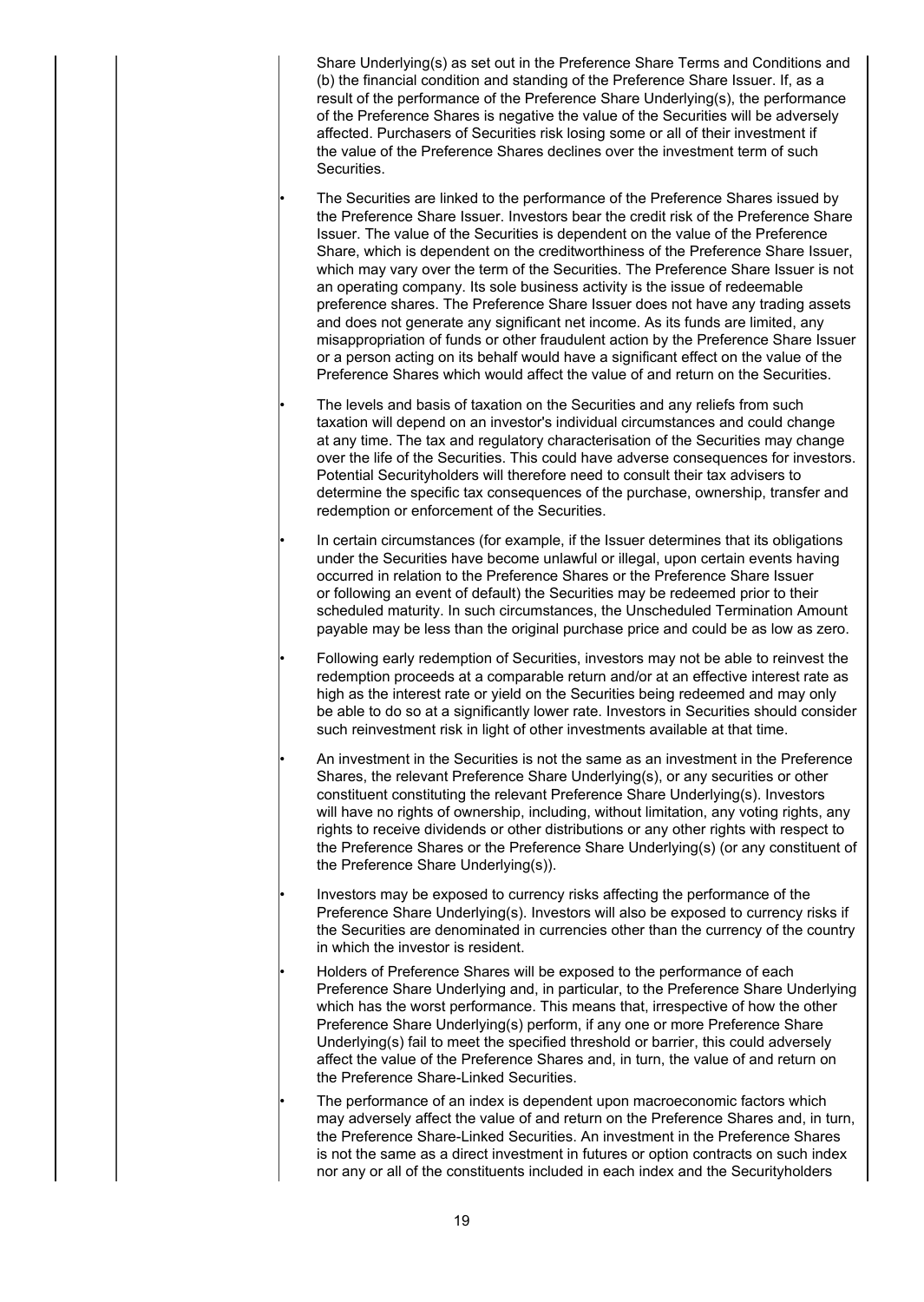and the holders of Preference Shares will not have the benefit of any dividends paid by the components of such index, unless the index rules provide otherwise. A change in the composition or discontinuance of an index could adversely affect the value of and return on the Preference Shares and, in turn, the Preference Share- Linked Securities.

- "Benchmarks" are subject to recent national, international and other regulatory reforms, which may cause such "benchmarks" to perform differently than in the past, or to disappear entirely, or have other consequences which cannot be predicted. Any such consequence could have a material adverse effect on any Preference Shares linked to a "benchmark" and, in turn, the Preference Share-Linked Securities. • The Issuer may modify the terms and conditions of the Securities without the consent of Securityholders for the purposes of (a) curing any ambiguity or correcting or supplementing any provision if the Issuer determines it to be necessary or desirable, provided that such modification is not prejudicial to the interests of Securityholders, or (b) correcting a manifest error.
- The Preference Share Issuer may adjust the terms and conditions of the Preference Shares following certain events affecting the Preference Share Issuer's hedging arrangements and/or the Preference Share Underlying(s) or, if it determines that any such adjustment would not achieve a commercially reasonable result, it may redeem the Preference Shares at their fair market value less any costs associated with the early redemption of the Preference Shares including, if specified to be applicable in the terms and conditions of the Preference Shares, the costs of unwinding any hedging arrangements relating to the Preference Shares or the Securities. Additionally, the Preference Shares may be redeemed early due to an early redemption event. The Securities will be subject to early redemption at the Unscheduled Termination Amount if the Preference Shares are redeemed early, which may be less (and, in certain circumstances, significantly less) than investors' initial investment in the Securities.
- In making discretionary determinations under the terms and conditions of the Securities, the Issuer and the Calculation Agent may take into account the impact on the relevant hedging arrangements. Such determinations could have a material adverse effect on the value of and return on the Securities and could result in their early redemption.
- The Issuer may be substituted without the consent of Securityholders in favour of any affiliate of the Issuer or another company with which it consolidates or into which it merges or to which it sells or transfers all or substantially all of its property.
- Due to the ongoing deterioration of the sovereign debt of several Euro zone countries, there are a number of uncertainties regarding the stability and overall standing of the European Economic and Monetary Union. Events and developments arising from the Euro zone sovereign debt crisis may have a negative impact on the Securities.
- The Issuer, the Calculation Agent, Credit Suisse International in its capacity as the calculation agent and/or determination agent in respect of the Preference Shares (the "**Preference Share Calculation Agent**"), the dealer(s) and their affiliates (and any of their employees) (together, the "**Relevant Parties**") are subject to a number of potential conflicts of interest, including: (a) in making certain calculations and determinations, there may be a difference of interest between the investors and the Relevant Parties or any of them, (b) in the ordinary course of its business the Issuer (or an affiliate) or another Relevant Party may effect transactions for its own account and may enter into hedging transactions with respect to the Securities or the related derivatives (including in respect of the Preference Share Underlying), which may affect the market price, liquidity or value of the Securities, and (c) the Issuer (or an affiliate) or another Relevant Party may have confidential information in relation to the Securities, the Preference Shares or the Preference Share Underlying or any derivative instruments referencing them which may be material to an investor, but which the Issuer or such other Relevant Party is under no obligation (and may be subject to legal prohibition) to disclose.

• The issue price or the offer price of the Securities may be more than the market value of such Securities as at the issue date, and more than the price at which the Securities can be sold in secondary market transactions. The issue price or the offer price of the Securities may take into account, where permitted by law, fees, commissions or other amounts relating to the issue, distribution and sale of the Securities, or the provision of introductory services, expenses incurred by the Issuer in creating, documenting and marketing the Securities and amounts relating to the hedging of its obligations under the Securities.